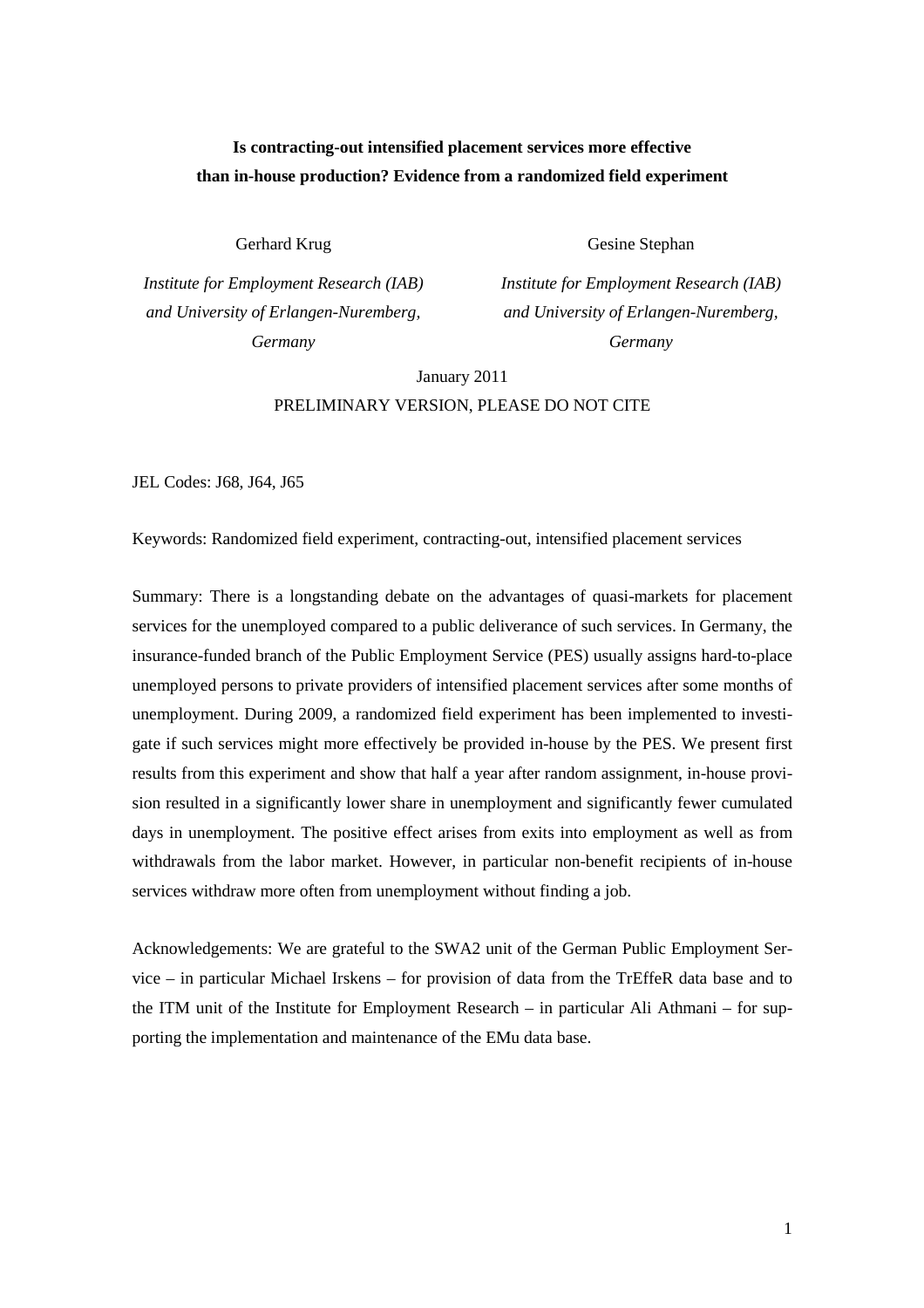#### **1 Introduction**

According to the OECD, public employment services (PES) are concerned with three main functions (OECD 2001). The first function is to provide income support to job seekers during the time of unemployment, the second one is concerned with the provision and improvement of skills or employability through labor market or job training programs and the third function is to provide job brokerage or placement services.

In most European welfare states, placement services have typically been provided by public institutions. The state provision of such services has, however, been increasingly criticized for its lack of efficiency. State agencies delivering placement services are not subject to pressure from a competitive market and therefore are presumed to lack incentives to control costs, to provide quality of service and to respond to the consumers` needs (cf. Grout/Stevens 2003). Contracting-out has been proposed as a solution to this problem. In contrast to the in-house production of placement services contracting-out to private providers involves the creation of quasi-markets where several potential providers are competing. The competitive incentive structure of such quasi-markets is expected to lead to better placement services.

In this paper we conduct an empirical comparison between two different programs that provide intensified placement services for hard-to-place unemployed persons. One program is based on the idea of contracting-out while the other one is based on the idea of in-house production of the PES. In both programs, intensified placement services consisted of measures to improve the employability of the unemployed, diminish and overcome their placement deficits, to place them into regular jobs, and to stabilize the newly established employment relationships. Our analysis draws on data from two German local labor market agencies, where a randomized field experiment has been conducted since March 2009. Our (preliminary) results provide some evidence that an in-house provision of such services has been more efficient within these agencies.

The paper is organized as follows: Section 2 compares in-house provision and contracting-out of placement services, whereas Section 2.1 presents some theoretical considerations in favor of contracting-out and in-house production of placement services respectively. Section 2.2 complements these theoretical arguments with empirical findings. Section 3 presents a randomized field experiment implemented by the German Federal Employment Agency as the basis of our analysis. Section 3.1 describes the labor market political background of the experiment and Section 3.2 the design and implementation of the experiment. Section 3.3 sketches data, sample and outcome variables, while Section 3.4 discusses the parameter of interest. The results are presented in Section 4, followed by a discussion of potentially relevant factors that drive these results in Section 5. Section 6 presents some conclusions.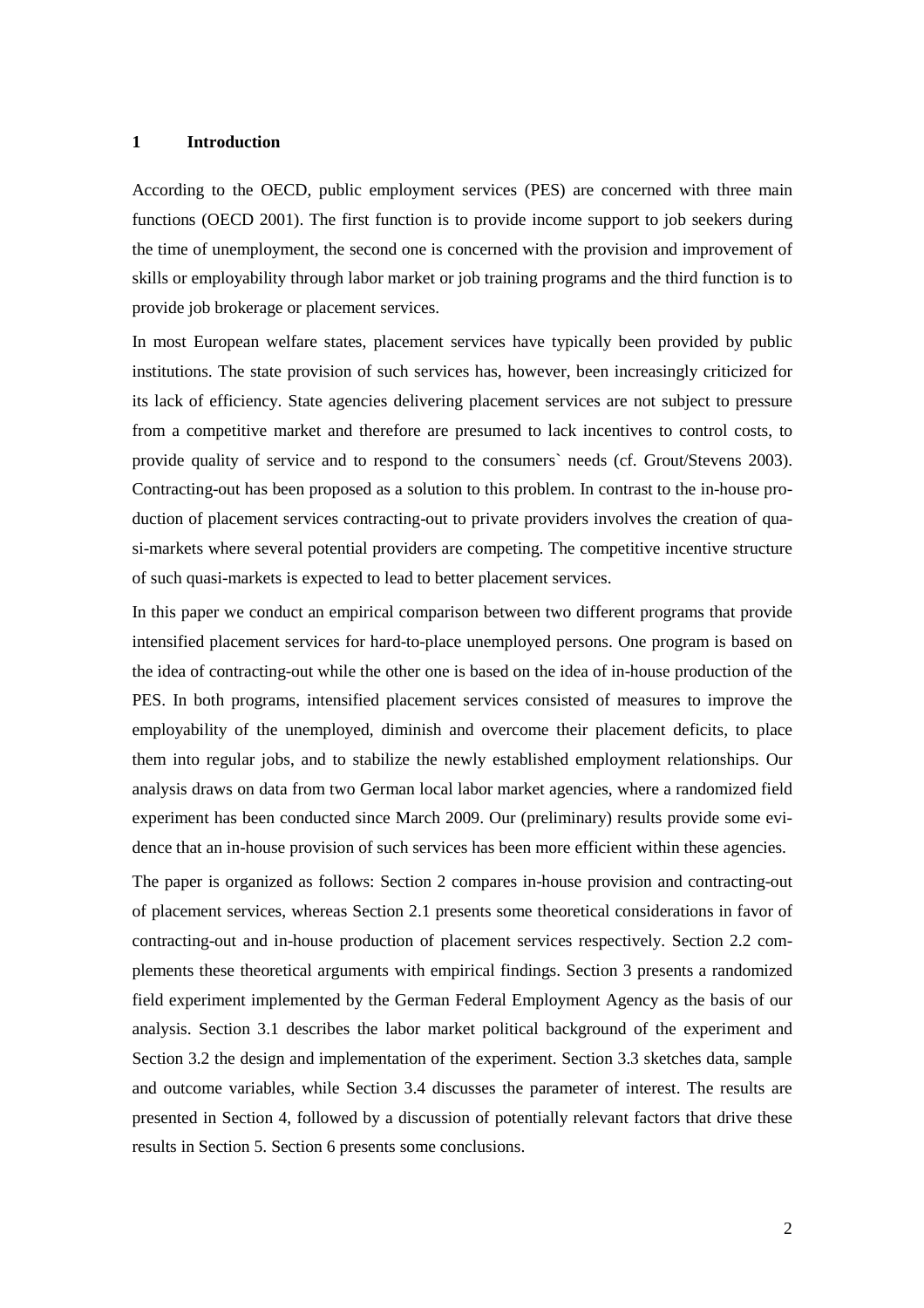## **2 In-house provision or contracting-out of placement services**

Among OECD countries, Germany established the option of contracting-out placement services relatively late. Only since 1998, the Federal Employment Agency (FEA," Bundesagentur für Arbeit") has been allowed to contract out parts of its placement services - like profiling and case management - to private providers. During 2002, the scope of contracting-out was widened and encompassed the complete placement service. Even though the details of this institutional framework were subject to several changes, it is basically still in place today.

## **2.1 Theoretical Considerations**

Economic theory points out several advantages in contracting-out to private firms providing placement services (cf. Bruttel 2005b). The first advantage is that private providers are often assessed to be more flexible than bureaucratic organizations, both in terms of the services they provide and in terms of personnel policy. Whereas private employment agencies are to a large degree restricted by formal rules and legal requirements this is not so much the case for their private counterparts. For example, the latter can acquire additional services such application training or psychosocial counseling on the market without the extensive tendering processes government agencies are subjected to. Also, private firms are often seen as more innovative than bureaucracies. When it comes to personnel policy, private providers are more flexible in using incentive contracts, for example containing performance payment. Such advantages should result in private providers to be more effective than public employment services.

The second and potentially more important advantage is seen in the competitive environment that contracting-out takes place in and that should not only lead to more effective placement services but also to more efficient ones. However, even if it is private firms delivering placement services, one has to distinguish contracting-out from privatization. While the latter includes the transfer of physical assets from public to private ownership, contracting-out means that a set of economic activities previously not open to competition is now opened for it. Competition through contracting-out usually implies ex-ante competition and thus rather competition for a market in contrast to competition in a market. This market is denoted as a "quasi-market" (Bartlett/Le Grand 1993), because it differs from a conventional market: Whereas on the supply side several (for profit or non-profit) service providers are competing with each other, on the demand side consumer purchasing power is centralized within a single state purchasing agency (a variant we do not discuss further is consumer purchase power in the form of vouchers). In quasi-markets, competition is achieved through contract specifications and a bidding process similar to an auction. The lowest-price tenderer wins the right to supply for a specified period of time (Struyven/Steurs 2004). A state agency specifies the tasks to be performed by the private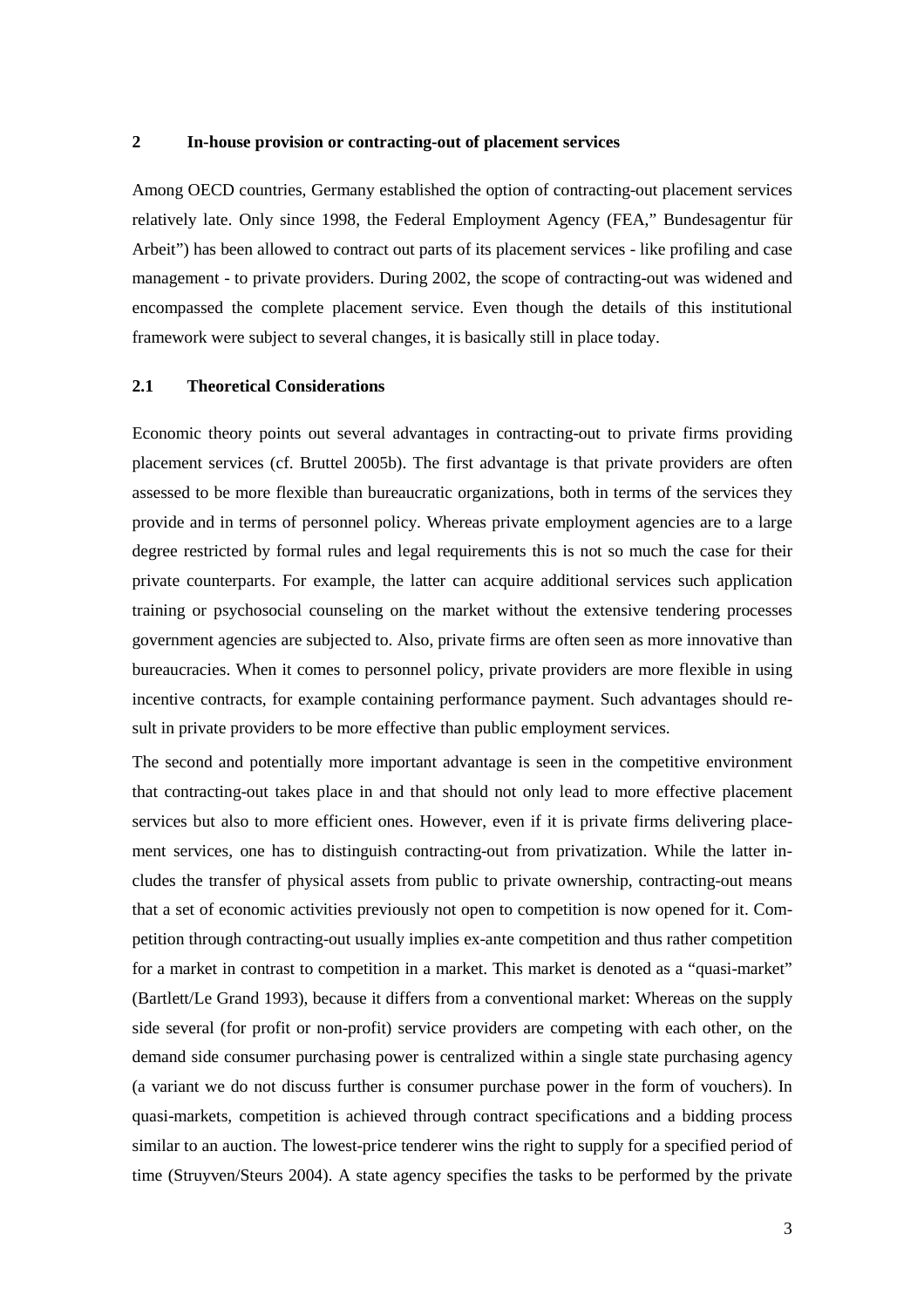providers within contracts. Therefore the state keeps a certain amount of control over the activities of private providers, which would not be the case if placement services were privatized (Domberger/Jensen 1997).

Contracting-out will achieve its goal of enhancing efficiency of service provision as compared to monopolistic state providers only insofar as such a competitive quasi-market has successfully been established (Bartlett/Le Grand 1993). A prerequisite for this is that there should be no barriers to market entry and new providers have the opportunity to enter the market. Likewise providers should run the risk of making losses and consequently must face the danger to exit the market. Also prices in quasi-markets should reflect the interaction of supply and demand, which is usually achieved through negotiations between the state purchasing agency and potential service providers.

However, as implementing a quasi-market is not trivial, contracting-out schemes have not always been able to deliver on promises. One major reason for this is made explicit by transaction-cost theoretic arguments (cf. Boardman/Hewitt 2004; Williamson 1985). From this perspective, quasi-markets or contracting-out need not always be the most efficient way to provide placement services. Assume bounded rationality, high uncertainty about the future state of the labor market, and high asset specificity. First, as employment services were exclusively provided by public services for a long time, the problem of a low level of ex ante competitiveness may arise: The number of potential providers can be rather small. Second, there might be certain investments that are specific to the transaction at hand (asset specificity). For instance, specialized software might be needed for delivering placement services, caseworkers have to have specific skills to provide the respective placement service, or relationships to potential employers have to be build and fostered. Such transaction specific investments make it costly for providers to change purchasers and vice versa. Also, writing and monitoring the contracts specifying the tasks and remuneration of private providers takes specific skills that have to be acquired or bought by the respective government agency. Given uncertainty of the development of the labor market, contracts that pay the provider on the basis of results might require a risk premium. Because of such transaction costs in some cases it might be more efficient to turn to inhouse production than to contract out placement services.

There is also a second reason why efficiency gain from contracting-out might be lower than proponents of quasi-markets suggest. As an alternative to privatization or contracting-out recent reforms of the public employment services in Germany have replaced bureaucratic input-based administrative structures with output oriented performance management (Sol/Westerveld 2005). The PES has introduced management by objectives, where targets are negotiated between the public employment agency headquarters, regional headquarters and operating units. Objectives are instrumented through a number of performance indicators that are provided on a monthly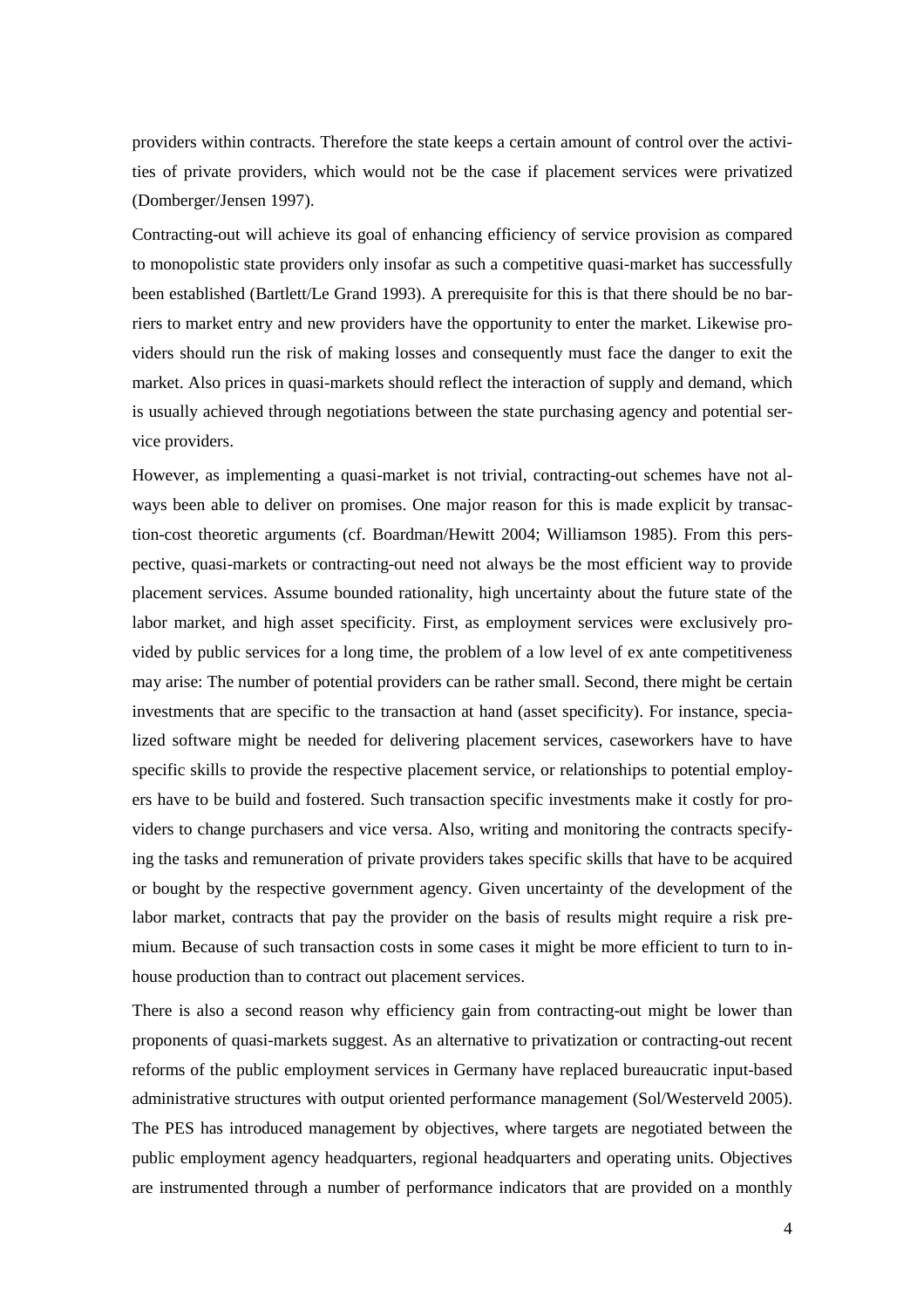basis. At the executive level, wage premiums are awarded dependent on the degree of fulfillment of these objectives (Kaltenborn et al. 2010). Thus incentives for effective and efficient services are provided even in the absence of market competition.

Furthermore, a critical aspect is the choice of an adequate incentive design for private providers (Bruttel 2005a). As contracting-out relies on incentive-induced behavior, there are serious consequences if incentives are not designed well. From a theoretical point of view, private providers have an incentive for "creaming", accepting only individuals that have comparatively good labor market prospects. In contrast, "parking" of hard-to-place individuals at private providers might arise, if their integration proves too costly, thus they are not helped at all. While the reward of providers should mirror their net impact of their treatment, this information is generally not available, and gross integration rates are taken as a proxy for net impact. Finn (2007) distinguishes between three pure types of contracts: Pure pay-for-performance contracts, costimbursement contracts, and fixed-price contracts. In practice, often hybrid contracts are sought to balance incentives, viability and the delivery of particular services. A further important point is how performance of private providers is monitored and benchmarked (Bruttel 2005a).

## **2.2 Empirical evidence**

On the one hand, the comparative advantage of quasi-markets depends on the quality of its implementation within a given institutional framework. On the other hand, a crucial factor is how in-house production of placement services is organized and how contracts are designed. This makes the issue of effectiveness and efficiency an empirical question. However, empirical analysis comparing contracting-out and in-house production of placement services is scarce. One of the main difficulties is that most countries that implement a system of contracting-out, do so for the entire population of the unemployed (e.g. Australia), for all unemployed with certain characteristics (e.g. the hard-to-place in the Netherlands) or for all unemployed in a certain region (e.g. the 13 regional employment zones in Great Britain). This makes it hard to control for temporal or regional differences in labor market conditions that are also influencing the effectiveness of re-employment services. In the following we report empirical research on effectiveness, because to the best of our knowledge there are no empirical papers on efficiency in the context of placement services.

For unemployment insurance recipients in Germany, the few existing econometric evaluation studies on private placement services for the unemployed use propensity score matching to find a comparison group of similar individuals that received placement services by the Federal Employment Agency. They indicate that private providers might at best be as effective as in-house production of placement services. Winterhager (2006a, 2006b, 2008) uses propensity score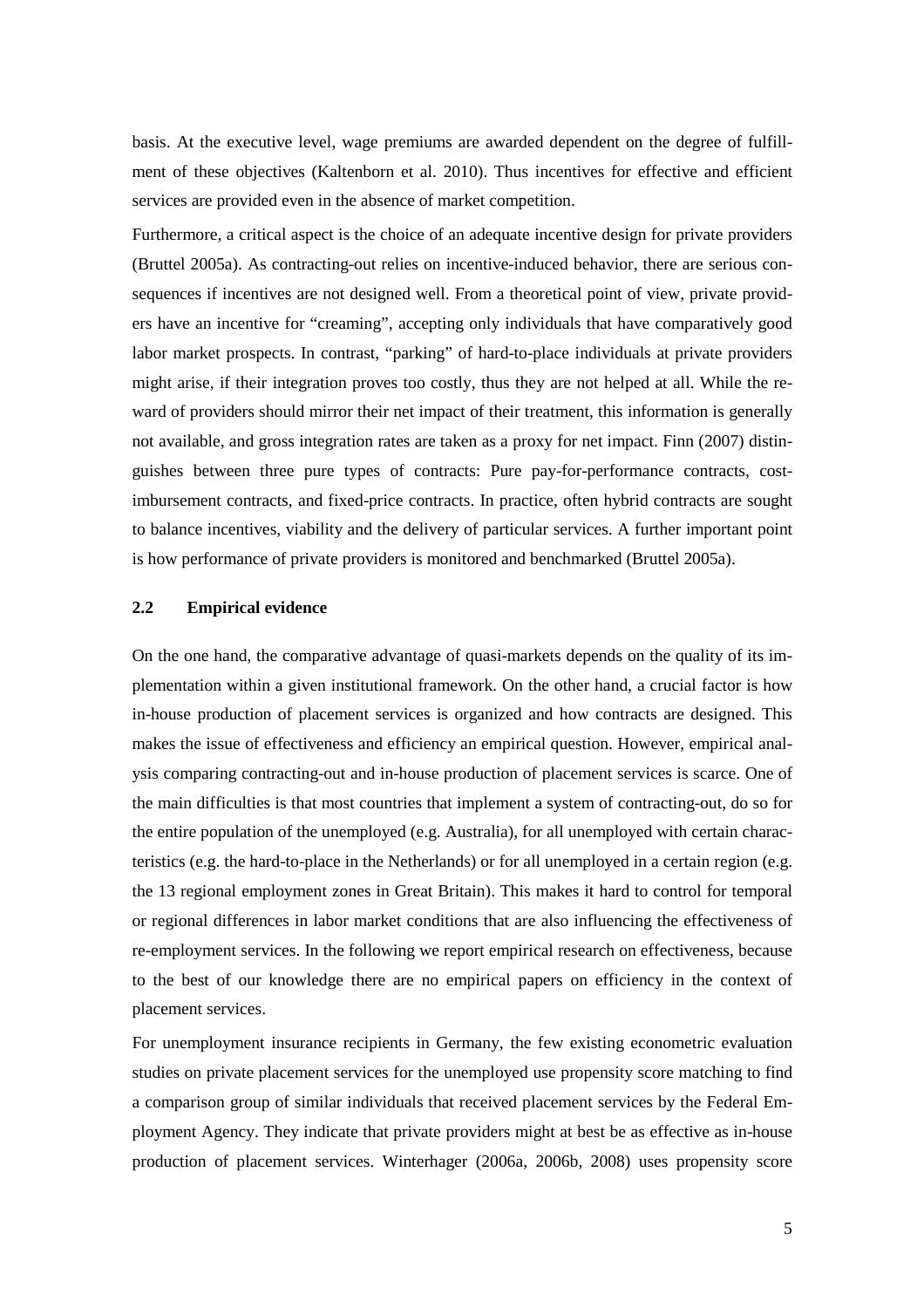matching and analyses assignments taking place during 2004. He finds significant small and negative short-term effects of private placement services on employment prospects of individuals assigned to a private placement agency. He attributes these results to deficits in contract management, where low prices were coupled with low quality. Similarly, WZB/infas (2006) find no effect on employment four month after assignment for unemployed assigned to private providers in Germany during 2003 and 2005. For recipients of means-tested benefits (unemployment benefit II) who were assigned to a private provider during 2005, the results of Bernhard/Wolff (2008) suggest that such an assignment is generally ineffective and in some subgroups even counterproductive regarding the goal of avoiding unemployment and benefit receipt. Nonetheless, for selected groups of job-seekers who are rather hard to place, they find the assignment to be effective.

In a randomized experiment, Bennmarker et al. (2009) focus on younger unemployed under 25, immigrants and disabled in Sweden. They argue that the Swedish case has many features that are deemed and necessary for effective contracting-out. The authors apply instrumental variable methods, instrumenting private job placement through random assignment, while compliance with assignment was voluntary and amounted to 28 percent. However, they find no effects on employment probability for all three groups combined, even if there is evidence for positive effects on migrants and negative effects on young unemployed. These effects disappear over time, indicating that no long term effects were present. Hägglund (2009) presents experimental evidence on the effects of intensified placement efforts compared to standard services on subsequent employment and earnings of participants for Sweden. Due to small caseloads, he finds mainly insignificant effects. Nevertheless, intensified services seem to reduce unemployment among the treated compared to standard services (no comparison to contracting-out took place in this experiment).

## **3 The randomized field experiment**

## **3.1 Background**

Since 2005, the German PES is organized in two branches, an insurance-funded branch for unemployment benefit recipients as well as job seekers not receiving unemployment benefits or social assistance, and a tax-funded branch for needy job seekers receiving social assistance. Our analysis is concerned with the insurance-funded branch only.

As a standard procedure when individuals register as unemployed, caseworkers conduct a soft profiling of "clients" to identify their need of services. Individuals profiled as "hard-to-place" are expected to have difficulties regarding their abilities as well as their motivation in returning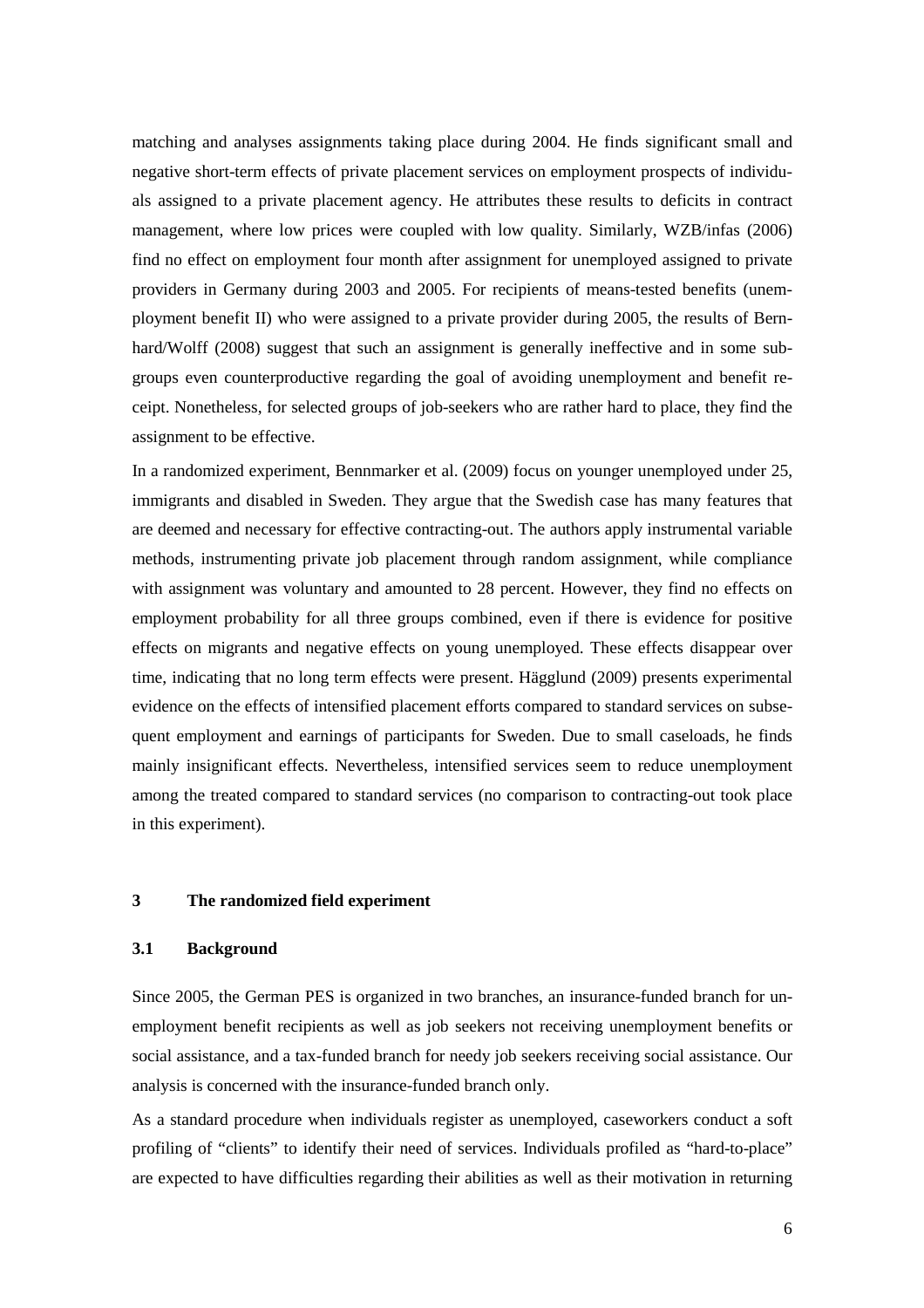to the labor market and are therefore supposed to benefit from intensified placement services.<sup>1</sup> Since 2008, the default treatment for this group of unemployed persons encompasses contracted -out services: Caseworkers are advised to assign hard-to-place unemployed to a private provider after four months of unemployment, where they receive intensified placement services. Whether an unemployed is in fact assigned is, however, at the discretion of the individual caseworker.

The acronym for this program is "Ganzil"<sup>2</sup>. To avoid "creaming", private providers cannot refuse to enroll an unemployed person. Furthermore, assigned unemployed persons participation could reject enrollment at a private provider only for good reason, which would be very difficult to verify, thus non-compliance could result in a cut-off period from benefits. To ensure intensified placement services contracts contain a clause obligating the private providers to guarantee a minimum contact frequency. During the time period under investigation, assigned unemployed persons had a contact frequency of at least every two weeks (according to more recent contracts they had to be present at the provider for at least two days per week). Other than that, private providers are, however, free to choose what kind of placement services they want to provide and how. Usually, contracts between local labor market agencies and private providers encompass a period of two years. Payment for private providers consists of a fixed commencement component per unemployed (700 to 990 Euros) and a performance pay component (300 to 3000 Euros). One part of the performance payment is due after an unemployed has been in a regular job for three month, the other part after six month. The amount of the performance payment as well as a minimum rate of successful re-employment is negotiated between the responsible state agency and the respective provider. Usually the latter lies between 20 to 30 percent. If providers do not reach negotiated employment rates, a fine is imposed. It equals at least 1000 Euros per person, up to 50 percent of the case-wise performance pay component.

During 2008, the German FEA started a pilot project to gain knowledge how the quality of services for hard-to-place unemployed individuals might be improved and how durable reemployment in the labor market might be fostered. More specific, a program was set up to test the effectiveness of an in-house provision of intensified placement services, compared to standard placement procedures including contracting-out. The program acronym is "Pinguin"<sup>3</sup>. Under this program, unemployed "hard-to-place" individuals receiving unemployment benefits or registering for search without benefits are assigned to special teams of the local employment

 $\overline{a}$ 

<sup>1</sup> In German, these unemployed persons are denoted as ..Betreuungskunden" or ..Kunden mit komplexen Profillagen".

<sup>2</sup> Ganzil is short for "Ganzheitliche Integrationsleistungen für Arbeitslose mit Aktivierungs- und Unterstützungsbedarf sowie multiplen Vermittlungshemmnissen und geringen Integrationschancen".

<sup>3</sup> Pinguin is short for "Projekt Interne ganzheitliche Unterstützung zur Integration im SGB III".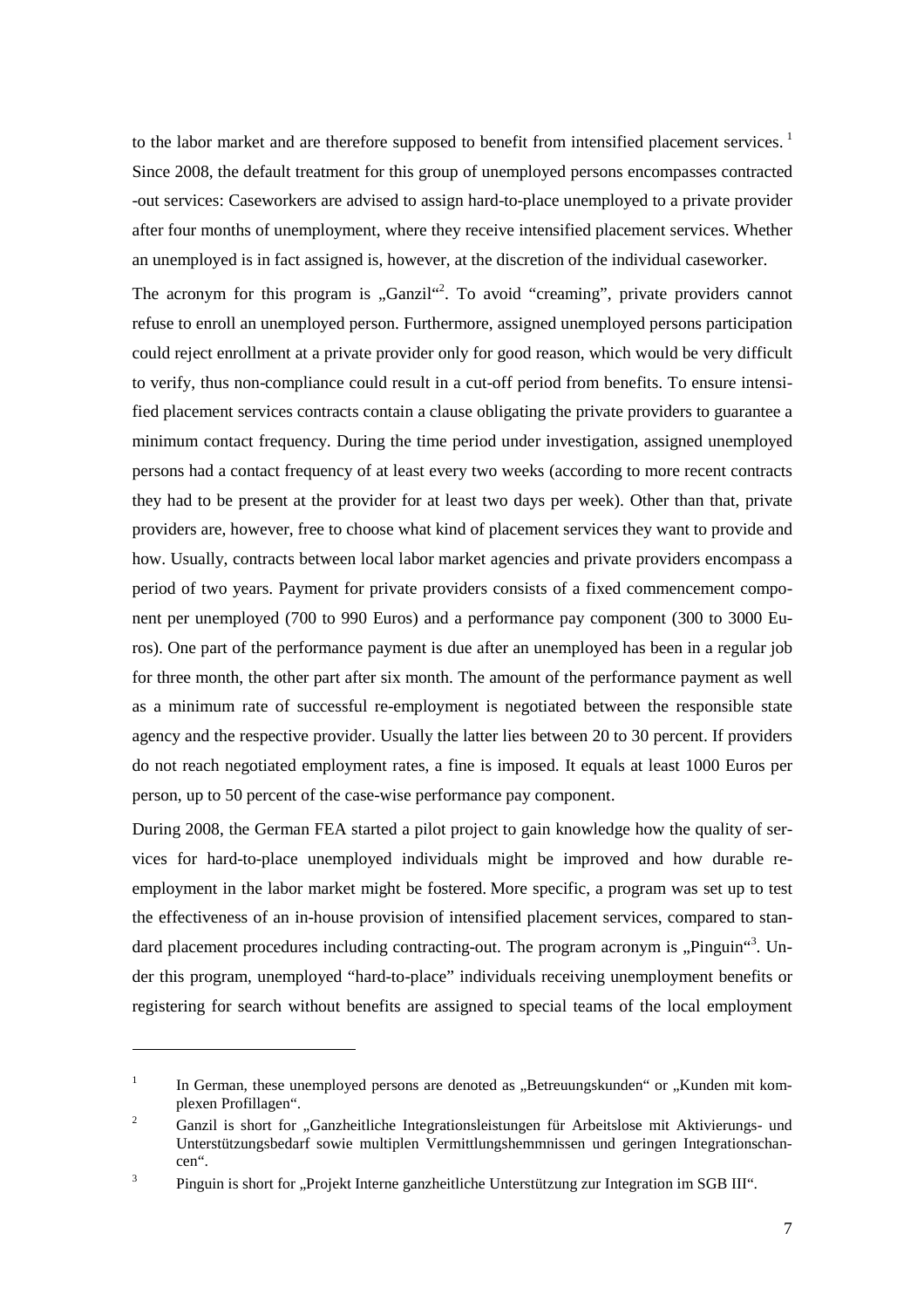agency. To ensure intensified placement services, these "Pinguin" teams are characterized by a comparatively low caseload (1:40), more freedom in their allocation of working time and less restrictions in their placement activities. Furthermore, caseworkers have discretion in utilizing a fixed budget of around 600 Euro per participating person for active labor market programs (as short training programs or longer-term further training). This should set incentives for an efficient use of resources.

As part of this pilot, during 2009 a field experiment was implemented within three local labor agencies. Individuals that were profiled as hard-to-place were randomly assigned to internal teams of these agencies that provided intensified placement services. The control group consists of individuals that received standard services of the public employment service, stipulating an assignment to a private placement agency providing intensified services ("Ganzil"). At each point of time, each agency had a contract with only one private provider of such services. We denote this group as the control group for reasons convenience only, as it is receiving a treatment, too. In our paper, we consider only those two agencies where caseworkers were instructed to assign all control group members to a private provider.<sup>4</sup>

## **3.2 Design and implementation of the experiment**

A key feature of the experiment is random assignment of hard-to-place individuals in a control and a treatment group. Random assignment is based on a computer program "EMu"<sup>5</sup> that has been developed by the FEA for evaluation purposes and has been modified by the authors for the present field experiment. Caseworkers are instructed to call the program after unemployed person has been profiled as a hard-to-place person.<sup>6</sup> The electronic device has been available since April 17, 2009.

 $\overline{a}$ 

<sup>4</sup> As a first part of the pilot project, since 2008 in-house intensified placement services for hard-toplace unemployed persons were provided by three local agencies. In these agencies, however, no target group members were contracted out to private providers. Thus in an internal review, the FEA compared aggregate labor market results of participating regional agencies with synthetic agencies with similar labor market characteristics. It was noted, however, that this comparison lacked internal validity, as even similar labor markets will still inhibit different unobserved features. Within the third agency in the second part of the pilot, control group members received standard services, but assignment to a private provider was not mandatory. In consequence, only 50 percent of control group members actually received contracted-out services.

<sup>5</sup> EMu is short for "Elektronischer Muenzwurf".

<sup>6</sup> As this part of the pilot project started in March 2009 already, between March and April 17 assignment was based on the year of birth: Individuals born in even years were assigned to the treatment group, while individuals born in odd years were assigned to the control group. As year of birth might, however, have an impact on the profiling result, a manipulation resistant mechanism was required (and found in the computer program). In our analysis, we will take into account only individuals that have been assigned by the computer tool.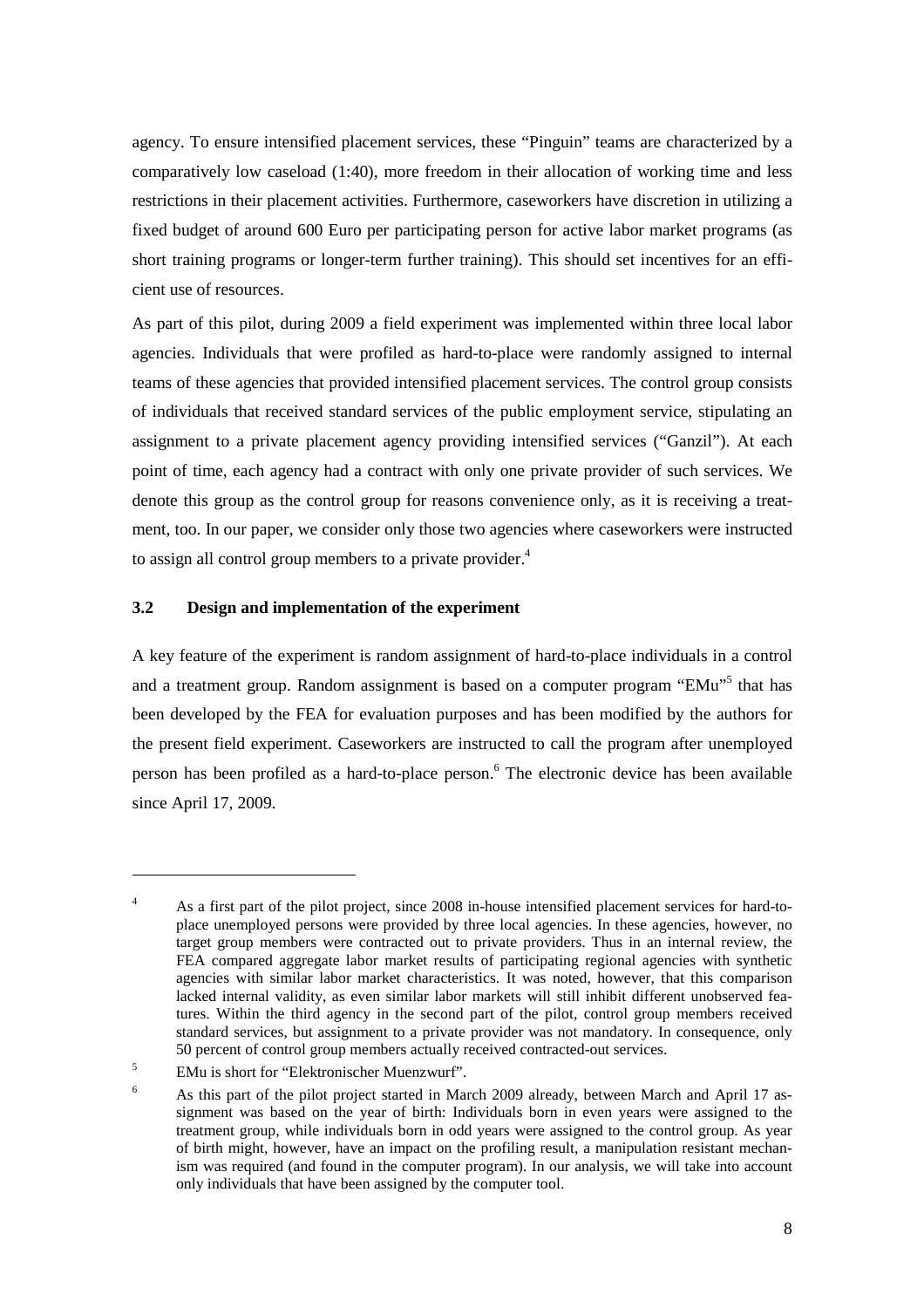Originally, participation in the project was restricted to individuals registering as unemployed (with unemployment benefit receipt or searching without benefit receipt), who were not registered at the public employment service during the previous six months. Unemployment benefit recipients should have a benefit entitlement length of at least three months. As the inflow in the project was, however, smaller than the FEA had expected, several individuals from the stock of unemployed had to be randomly assigned, too, to meet planned caseloads of caseworkers (1:40). In our analysis, we exclude all persons who entered unemployment before January 1, 2009 from the treatment and control group, as well as "stock unemployed" persons.

The design of the experiment in both agencies differs only with regard to the timing of the intensified placement service. In Agency 1 (located in East Germany), random assignment took place immediately after registering as unemployed, in Agency 2 (located in West Germany), random assignment took place only four months after registering as unemployed. After randomization, caseworkers were instructed to immediately assign unemployed persons to a private placement agency or to internal teams of the agency. Both kinds of intensified placement services were delivered for a period of around eight months. Afterwards, individuals who were still registered as unemployed returned to the local employment agency to receive standard public employment services (i.e. not the intensified one as before).

While the transition into in-house services occurred without frictions, there was usually a time gap between randomization and the first appointment with the private provider of intensified placement services. Several assigned control group members obviously de-registered from unemployment during this period. Furthermore, for several individuals in the control group we do not find information in administrative data that the program started, although they were unemployed for quite some time. For these individuals, we are still acquiring information if they rejected participation in the program or if the program was not offered to them.

## **3.3 Data, sample and outcome variables**

The results from the randomization computer program (EMu) were stored in a central database. We use the EMu data base to identify members of the control and of the treatment group. We match administrative information from the so called TrEffeR-data base (Stephan et al. 2006), which has been constructed for monitoring purposes of the FEA. The current version merges data flows from computer based operative systems of the Public Employment Service on periods of registered job search, registered unemployment, participation in labor market programs and employment that is subject to social security contributions. The version we use relies on information available in administrative systems on August 18, 2010. We utilize data until the end of June 2010, thus some of the information used in this paper is still preliminary.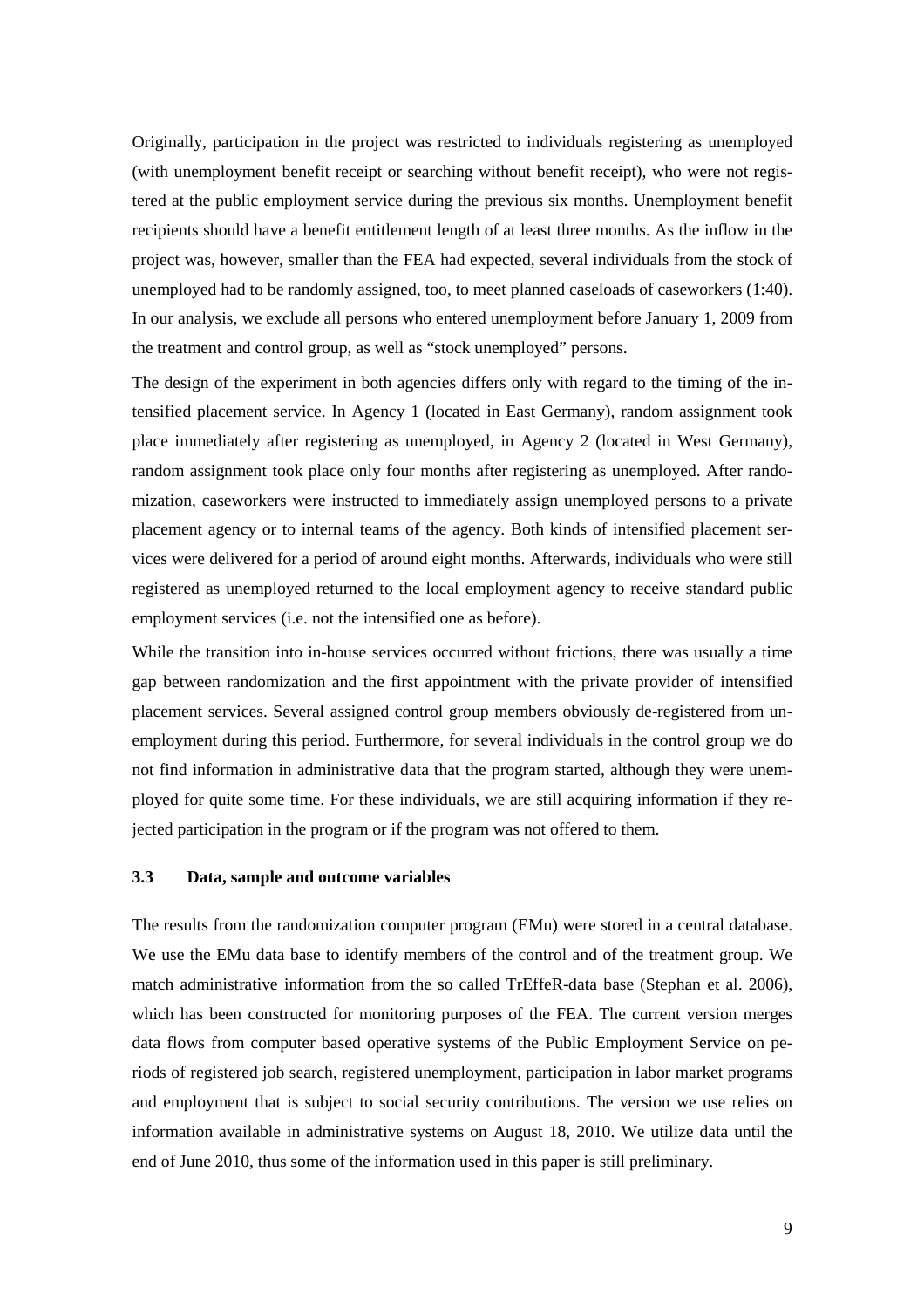The sample analyzed in this paper covers entries into the project since April 17, 2009, when the randomization computer program was implemented, until the end of December 2009. In Agency 3, entries into the projects started not until June 2009. As has already been mentioned, the analysis restricts itself on new entries into unemployment. Currently, we observe these individuals for a period of six months. Our sample covers around 720 observations in Agency 1, around 650 observations in Agency 2, and around 460 observations in Agency 3.

The success of placement services can be measured in various ways. Until further information is available (e.g. on wages) we distinguish three outcome variables, capturing different aspects of successful placement. The first outcome variable is registered unemployment. This outcome variable is particularly important for the public employment agencies as every registered unemployed incurs costs at least through placement services. Reduction of unemployment therefore is an indicator for the cost reduction. The second outcome variable is regular employment (covered by social security; thus excluding marginal employment). The third outcome variable is not being registered as unemployed or employed, which in most cases results from labor market withdrawal. In fact, if caseworkers are pessimistic to find a suitable job for the respective unemployed, they have an incentive to convince him or her to deregister from unemployment, as this will improve monitoring results of his or her agency. This goes especially for unemployed without unemployment benefit receipt. We consider for each outcome variable the shares of persons in a given labor market status, as well as cumulated days in each of these labor market statuses at the end of our observation period. Suppose that we are interested in program effects on days in employment at the end of an observation period of several months. Then cumulated program effects are affected by lock-in effects of programs (the more, the longer the program and the shorter the observation period is). In contrast, program effects on shares at the end of the observation period indicate how cumulative effects may evolve further. Shares do not necessarily sum up to one, as individuals might at the same time be part-time employed and unemployed. We measure outcome variables since the day the random assignment took place. If the unemployment spell started after random assignment, outcome variables are computed since the day of unemployment entry.

## **3.4 Parameter of interest**

For a formal representation of the experiment, assume that  $Z_i = 0$  indicates that individual i is randomly assigned to standard services, mostly including assignment to a private provider, while  $Z_i = 1$  indicates an immediate assignment to the internal "Pinguin" teams. Accordingly,  $Y_0$  and  $Y_1$  are labor market results of individuals receiving standard treatment or the new services. Because of random assignment,  $E[Y_i(0) | Z=1] - E[Y_i(0) | Z=0]$  should equal zero, the differ-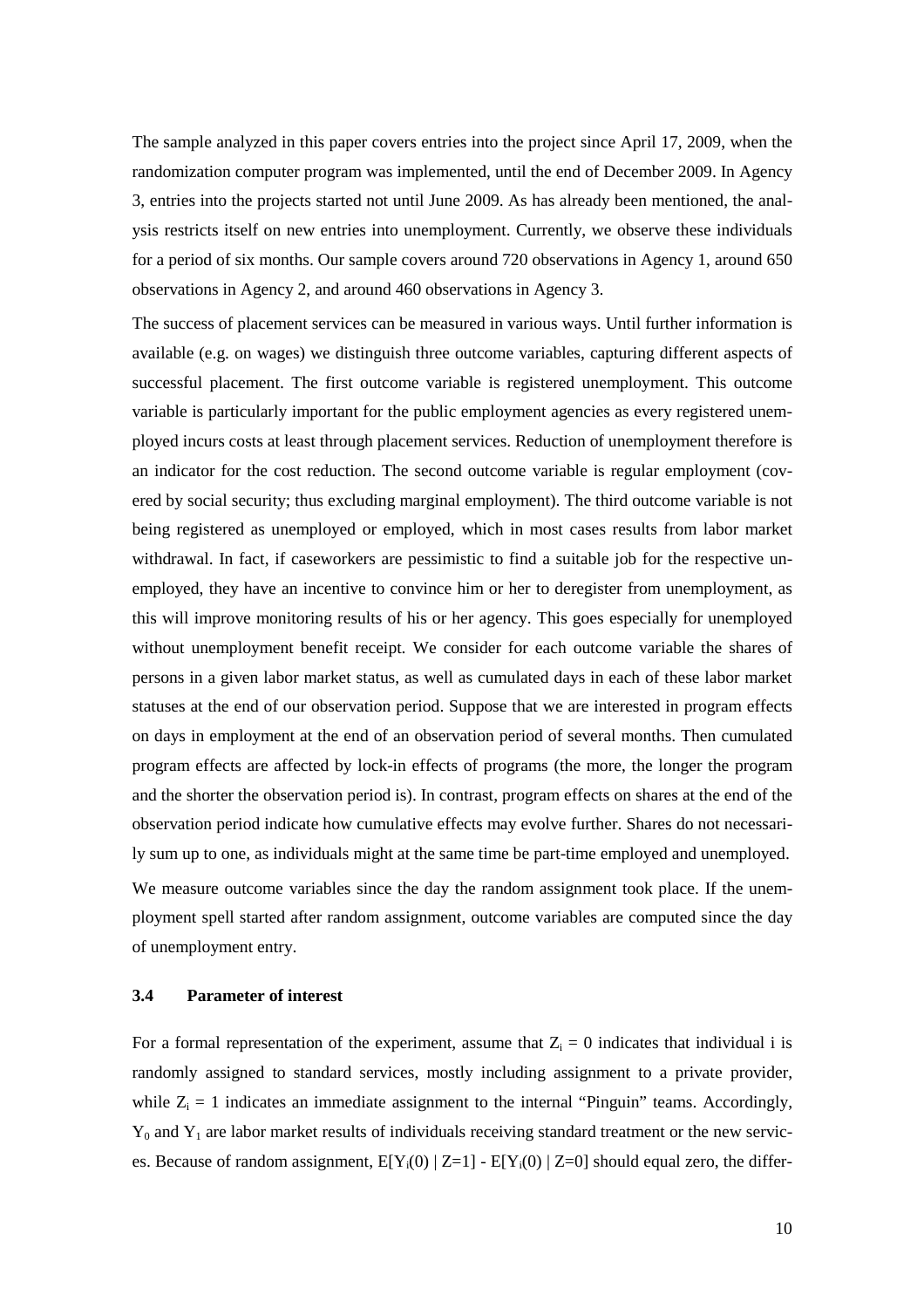ence  $E[Y_i | Z=1]$  -  $E[Y_i | Z=0]$  measures the causal effect of Z on Y (see for instance Duflo et al. 2008). This effect does, however, not mirror the effect of in-house production versus contracting-out, as  $Z_i = 0$  does not equal factual receipt of services of a private placement provider. As we will see, compliance reached 100 percent for in-house services, while nearly 80 percent of those assigned to a private provider actually started the program. But Z at least has a strong influence on the kind of services received, thus the difference displays the effect of an in-house treatment versus a likely assignment to a private provider.<sup>7</sup>

We start with a simple representation of this effect, the difference in means in outcome variables between groups. To test for the similarity between those receiving standard services or intensified in-house services, the mean standardized bias (MSB) (Rosenbaum/Rubin 1983) is computed across a number of individual characteristics, variables describing the employment history and the calendar month of assignment. The standardized bias of a covariate is defined as the difference of means in the treated and matched comparison sample, divided by the square root of the average sample variance. For comparison using statistical matching techniques, Caliendo/Hujer (2006) summarize that most studies assess a MSB of 3 or 5 percent as acceptable.

Even in randomized experiments some covariate imbalance can remain, especially at the start of a project, where the number of participants is still rather low. Thus we conduct an additional statistical matching analysis. In detail, we perform a radius matching (Dehejia/Wahba 2002) with a caliper of 0.05, which matches participants with "synthetic comparison persons", composed of a weighted equivalent of all persons falling within the radius of their propensity score. Radius matching reduces the variance of estimated treatment effects by using information from several potential comparison persons to construct the counterfactual for each participant, while setting a caliper – a maximum distance of propensity scores between treated and comparison persons – avoids the risk of bad matches (Caliendo/Kopeinig 2008). For matching, we consider only individuals that are in common support. For these individuals the data indicate a positive probability of participating in standard services as well as in intensified in-house services.

#### **4 Results**

 $\overline{a}$ 

Table 1 displays the distribution of characteristics for both groups under consideration. First, it should be noted that we find rather few significant differences across both randomly assigned groups. The main exception is the share of individuals without benefit receipt in Agency 1,

<sup>7</sup> Note that we cannot apply instrumental variable methods as Bennmarker et al. (2010) did, as we have in fact not two, but three treatments. Those individuals not receiving private services do not take part in intensified in-house services (where compliance is 100 percent) instead, but receive standard services of the PES.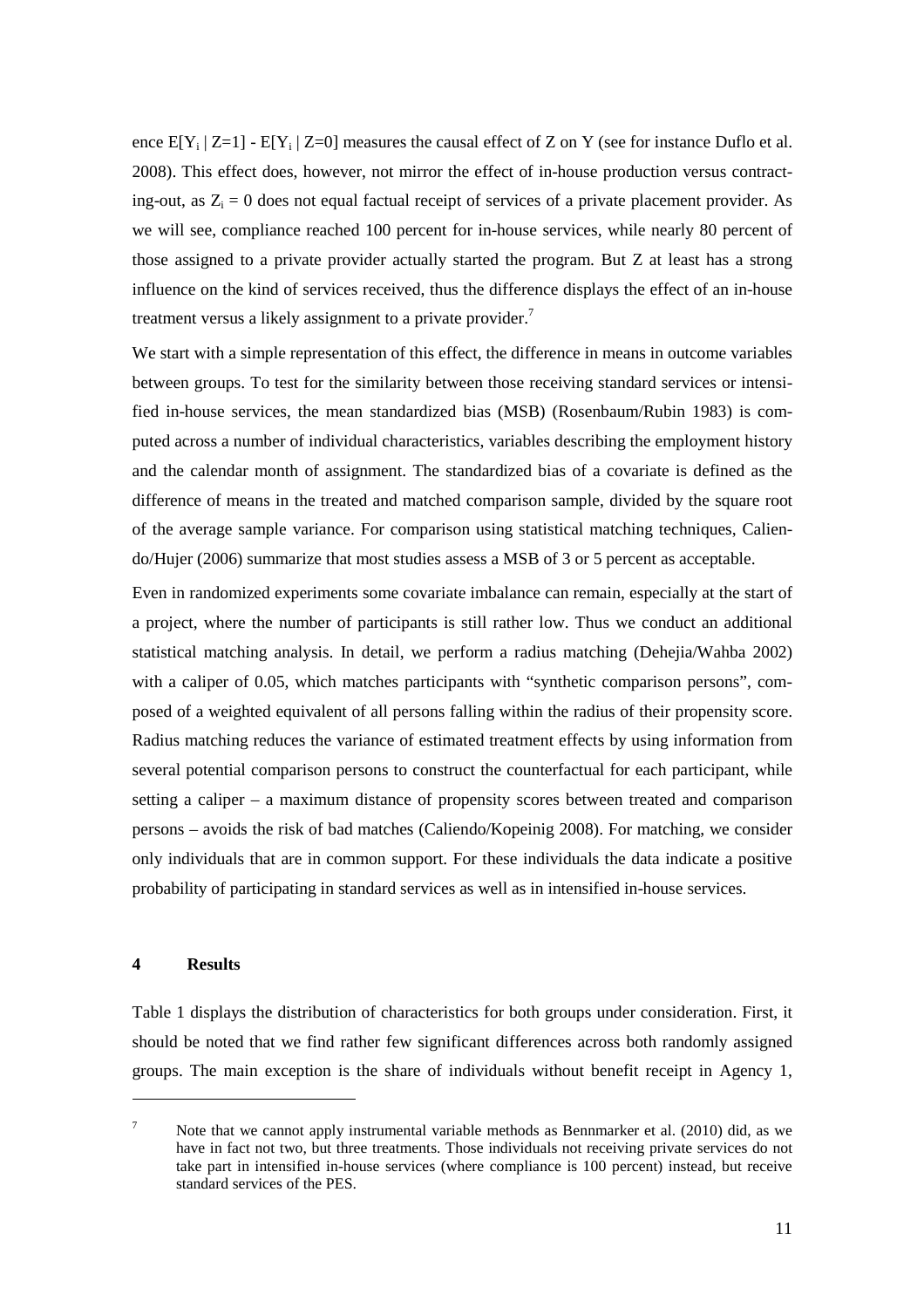which is 12 percentage points higher in the group receiving in-house services. The mean standardized bias between both groups takes values of 7.1 and 10.0, respectively. Figure 1 shows the distribution of propensity scores, estimated probabilities to be assigned to treatment, which in consequence differs mostly in Agency 1. Thus we will additionally present results from a statistical matching analysis.

## [Figure 1 about here]

#### [Table 1 about here]

Regarding individual characteristics, both agencies obviously differ. In the East-German Agency 1, the share of hard-to-place individuals without unemployment benefit receipt amounts to 30 to 40 percent, while it is only around 10 percent in the West-German Agency 2. Furthermore, in particular in the East German agency, women constitute more than 60 percent of hard-to-place unemployment entries. The share of individuals looking for part-time work, the share of foreign nationality as well as the share without secondary schooling degree or vocational training is much lower in the East German agency than in the West German agency. In both agencies, individuals of age 50-59 constitute around 40 percent of project participants.

Table 2 informs about the share of individuals participating in active labor market programs. Most interestingly is the share of individuals in the control group in fact receiving placement services by a private provider ("Ganzil"). The share amounts to nearly 80 percent of the control group. Thus not all control group members actually received private placement services, even if they were considered to do so. We will return to this point in Section 5.

## [Table 2 about here]

Table 3 contains the main results of our analysis, which are presented as the results from an ordinary least squares estimate (OLS). As the only explaining variable is assignment to intensified in-house services, this representation is identical to a descriptive analysis. The constant indicates mean values for unemployed persons that were assigned to contracted-out services, while the estimated coefficient for intensified in-house services shows the differential effect of internal services. Additionally, Figure 2 and 3 show how shares and cumulated days as well as the average treatment effects evolve over time.

- [Table 3 about here]
- [Figure 2 about here]

## [Figure 3 about here]

For both agencies, we find that shares of individuals unemployed as well as cumulated days in unemployment are significantly lower across those receiving in-house produced services. The same holds for shares in employment and in another status (withdrawal from the labor market).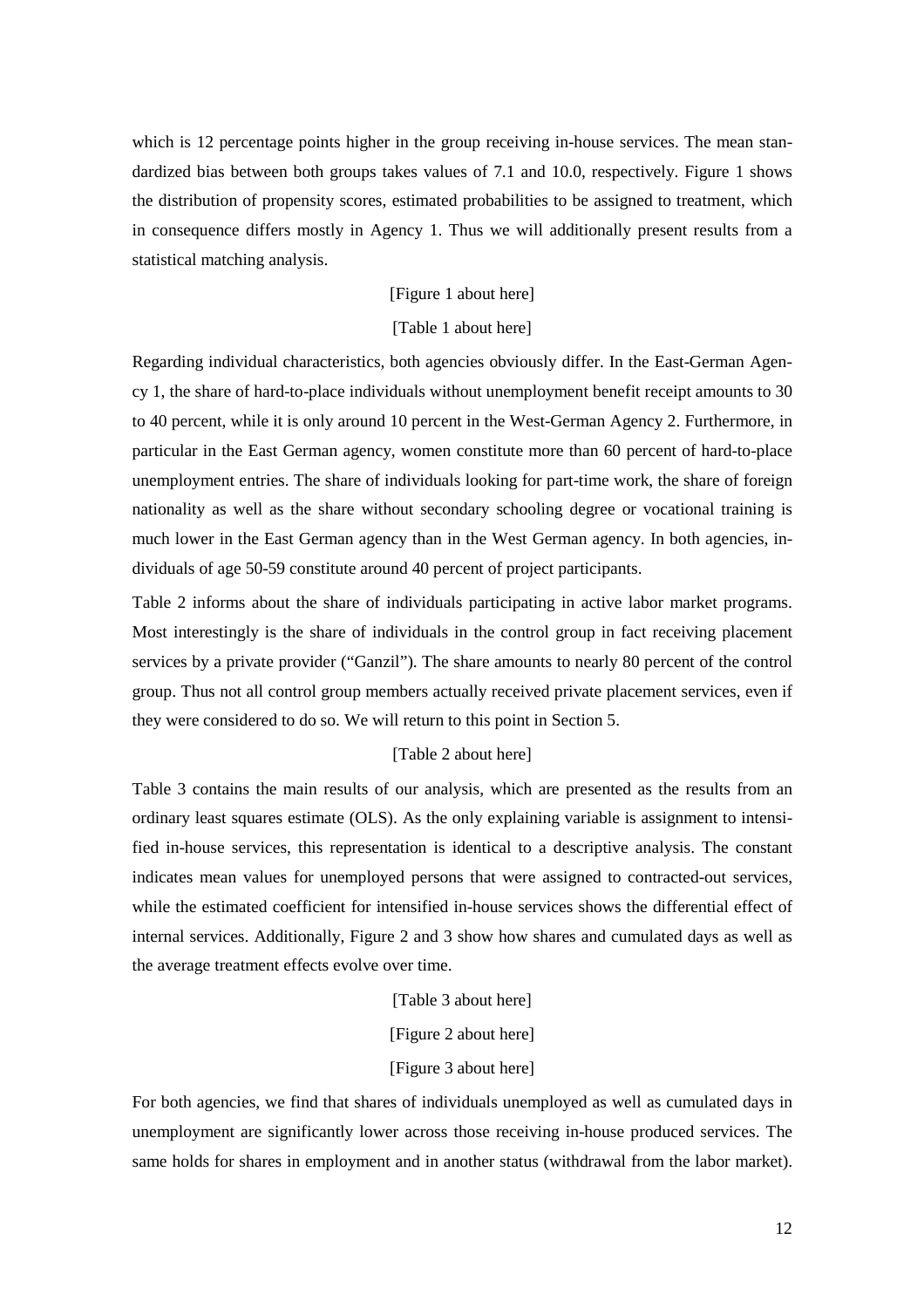As Figures 1 and 2 shows, however, confidence bands are rather wide. Regarding the shares in a particular status after 180 days, we find only minor differences between the two agencies. Estimated effects are 17 and 18 percentage points less in unemployment for those assigned to the internal "Pinguin" teams, and correspondingly 7 percentage points more in regular employment and 10 to 12 percentage points more withdrawals from the labor market. However, as can be seen from Figure 2, in Agency 1 effects become significant much earlier after assignment took place.

Regarding cumulated days in a respective status, effects are larger for every outcome variable in Agency 1 compared to Agency 2, too. Half a year after random assignment, all effects are significant in Agency 1. Unemployed persons receiving in-house services spent 23 days less in unemployment, 7 days more in regular employment and were 16 days more in another status. For Agency 2, while smaller, there is a significant negative effect on cumulated days in unemployment, and a significant positive effect on labor market withdrawal, too. the effect on cumulated days in employment is, however, positive, but not significant.

As the distribution of characteristics differs partly between our control and treatment group, we additionally conduct a statistical matching analysis (see Section 3). As can be seen from the lowermost row in Table 1, balancing considerably improves through matching. After matching, we do not find any significant differences between the means of individual characteristics across both groups. The main results after matching are displayed in Table 4. Again, we conduct OLS estimates, but now weights are provided by the previously conducted matching analysis. For all three agencies, estimated effects are slightly smaller in size, but otherwise very similar to those obtained before balancing the covariates.

## **5 Discussion**

 $\overline{a}$ 

As our randomized experiment has shown, both public employment offices are more successful in delivering placement services than their private counterparts. Even given the theoretical considerations above, these results are a surprisingly strong argument for the in-house production of intensified placement services. In this section, drawing partly on extensive research conducted by SOFI  $(2010)^8$ , we want to present several considerations that will shed some light on why this notable effect arises. The study provides some important insights on important differences concerning the constraints framework contracted-out and in-house produced placement services

<sup>8</sup> SOFI is short for "Soziologisches Forschungsinstitut Göttingen".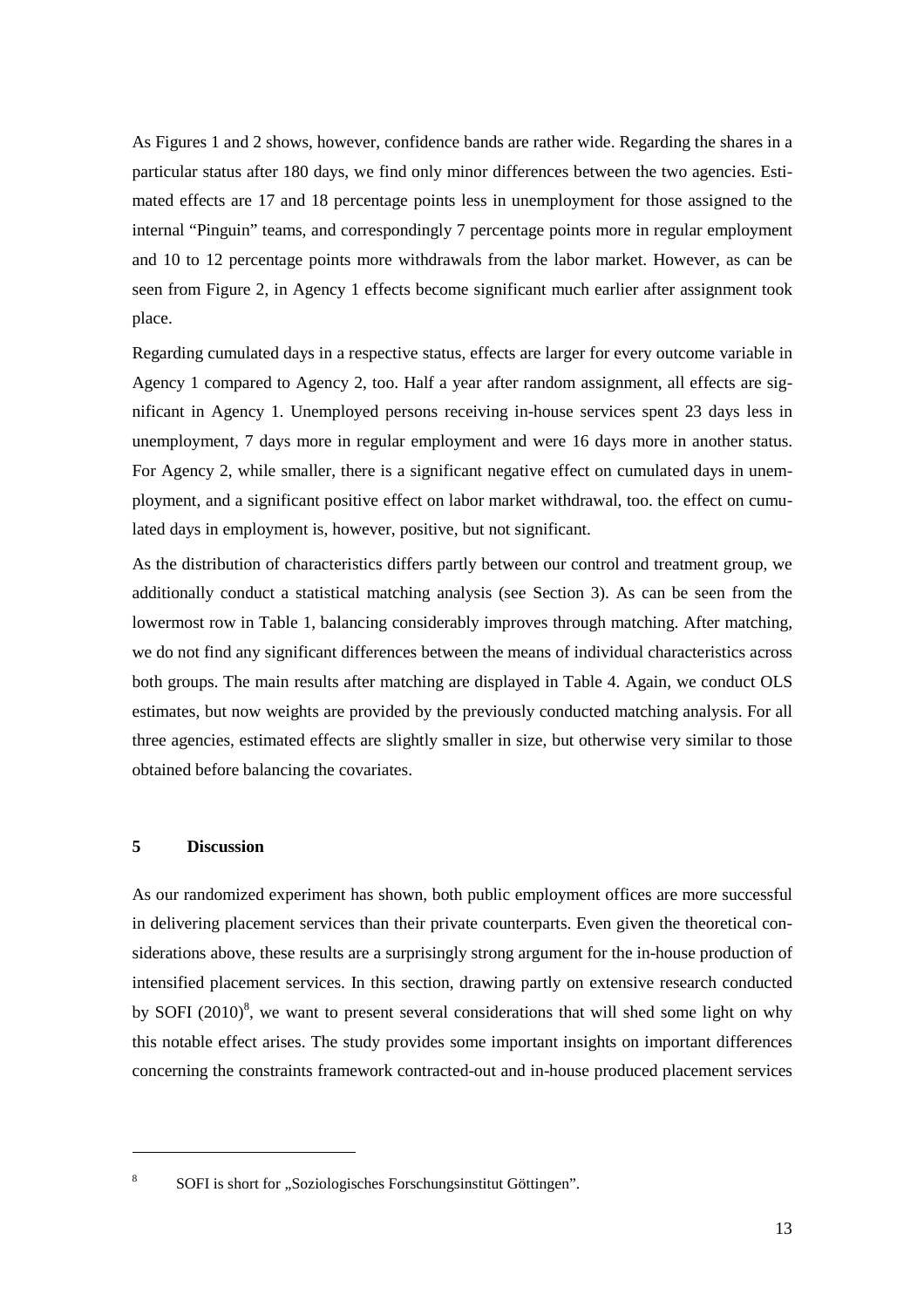operate under. These different constraints might in part drive the positive performance of public placement services as compared to their private counterparts.

#### [Table 5 about here]

A first point worth noting is that incentives to especially push non-benefit recipients to deregister from unemployment differ between public and private employment agencies. For private providers of placement services, it makes no difference whether an unemployed is receiving benefits or not. In each case, they receive a success premium if they find a (stable) employment opportunity for the individual assigned to them. In contrast, caseworkers within public employment agencies have a strong incentive to encourage non-benefit recipients to de-register from unemployment, because their performance indicators are mostly based on (registered) unemployment duration or status. To empirically test this argument, Table 5 interacts a dummy variable for "no benefit receipt" with the treatment dummy "intensified in-house services". For Agency 1 at least, we find the expected tendency that effects on unemployment and on another status are much stronger for non-benefit recipients. This gives some weight to the assumption that part of the favorable results of this agency, which is the one with the stronger treatment effects, seems to stem from successfully pushing of non-benefit recipients out of registered unemployment rather than re-employing them.

A second point explaining the success of in-hours produced placement services is that public providers face several transaction costs that are absent in the case of in-house provision. For example, the in-house version of intensified placement services follows immediately after randomization, because unemployed only have to be "transferred" from the regular caseworkers to the new intensified-placement teams in the same public employment agency. In contrast, there is often a considerable time gap for those who are randomized into the control status, during which the depreciation of the unemployed person`s human capital continues, making it harder to provide them with suitable job offers. Such a time gap could of course be shortened if the transition is better organized, but transaction costs are difficult to avoid altogether. Another form of transaction costs private providers have to deal with is the necessary investment of time and money into collecting information about the unemployed person`s qualifications and employment history. The respective information has already been gathered by the public employment agency, but private providers do not have access to this data, but have to invest time and financial resources to develop a data base of their own. In addition, as is usual in the German system of unemployment insurance, placement teams in public employment agencies are specialized at the supply side of the labor market. However, they can contact the local employer service for support, which is a department of the public agency responsible for the demand side, e.g. for the acquisition of vacancies. In contrast public providers are not served by the employer service, so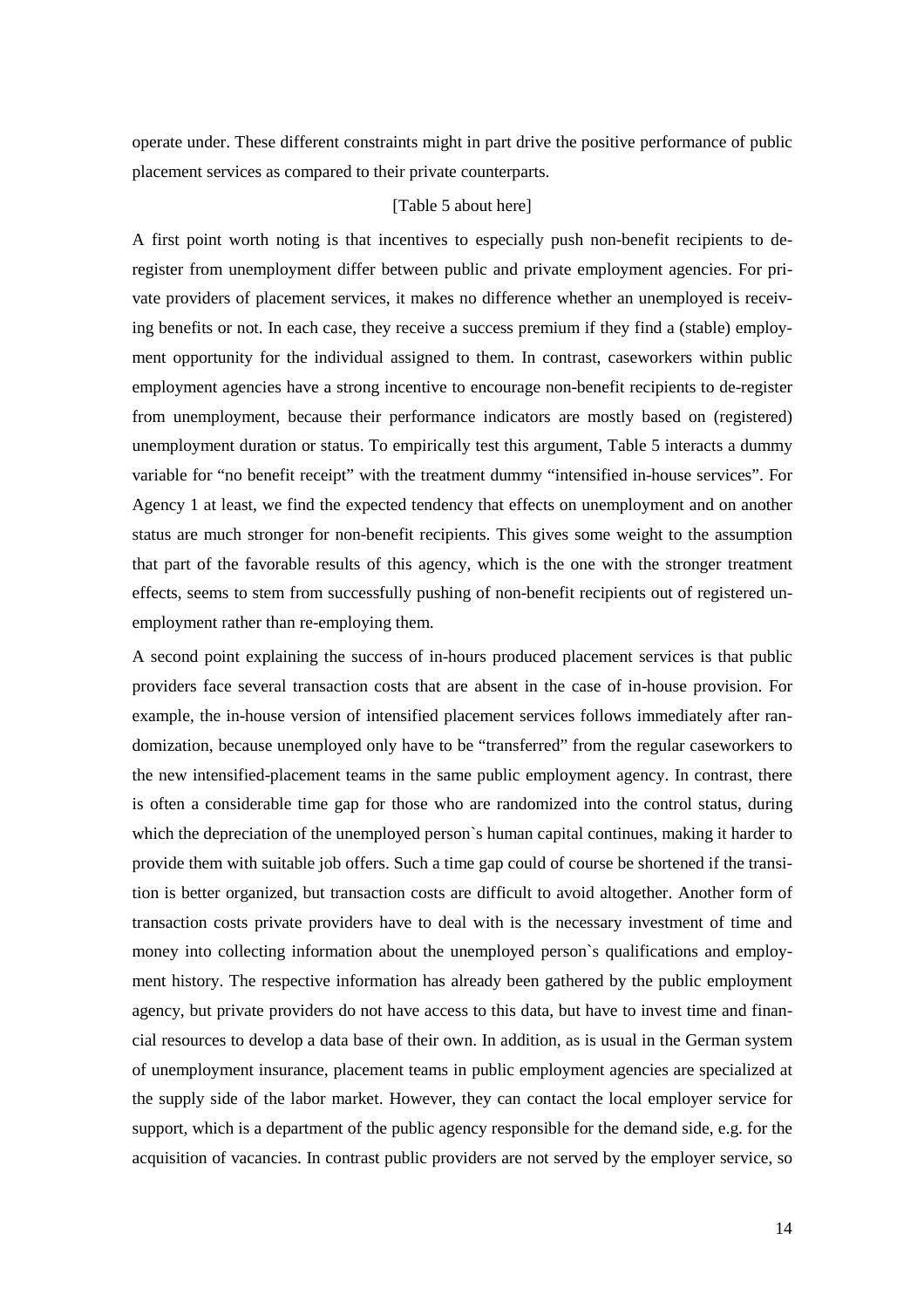that individual caseworkers in private agencies have to concern themselves with the supply as well as the demand side.

A third point is concerned with the use of active labor market programs such as wage subsidies and training programs. As can be seen in Table 2, 10 to 20 percent of the unemployed assigned to the "Pinguin" teams (the treatment group) participated in a short activation measure, for instance application trainings or short measures providing skills. In contrast only 3 to 6 percent of the unemployed in the control groups took part in such a measure. A major reason is that during the time period under investigation, private providers obtained the performance pay component for individuals that were re-integrated into employment without the help of subsidies or other labor market programs. This might have been a clear disadvantage of private providers compared to the public employment service. However, also the internal Pinguin-teams had to finance participation in such programs from the fixed budget that was available per unemployed person, which clearly made the use of such programs less attractive.

A fourth point is the issue of effectiveness. A major argument supporting the implementation of quasi-markets, however, is that they improve cost-efficiency of placement services. To analyze this question we are currently trying to collect the necessary data. Only if the higher reemployment chances induced by in-house placement services are cost-effective is there a strong case for intensified in-house placement services. If in contrast in-house placement services raise re-employment chances but come with higher costs (e.g. because of additional caseworkers to guarantee the caseload of 1:40), the case is not as clear. Therefore, efficiency is a matter worth investigating further.

Finally, up to now our analysis consider all individuals assigned to the treatment or the control group. We do not investigate the fact that around 20 percent of individuals assigned to standard services did in fact not receive services of a private provider, as they dropped out of registered unemployment before the planned program date or were not enrolled in such services at all. In our analysis, these persons are treated as successful re-employment by private providers. However, taking these persons into account would not change the general conclusions of this paper, e.g . that re-employment rates are higher for in-house produced placement services. consider three possible interpretations of why these persons did not receive services from a private provider: First, dropout may be a result of selection, where those individuals with the best labor market prospects drop out of unemployment in the aforementioned time gap between randomization and the first appointment with the private provider Second, participating in a program provided by a private provider might have a "threat effect" on individuals assigned to such a program, inducing them to de-register from unemployment. In both cases the conclusion remains that in-house production is more effective. Third, caseworkers may – despite instructions provided – refuse to enroll particular hard-to-place unemployed persons into the "Ganzil" pro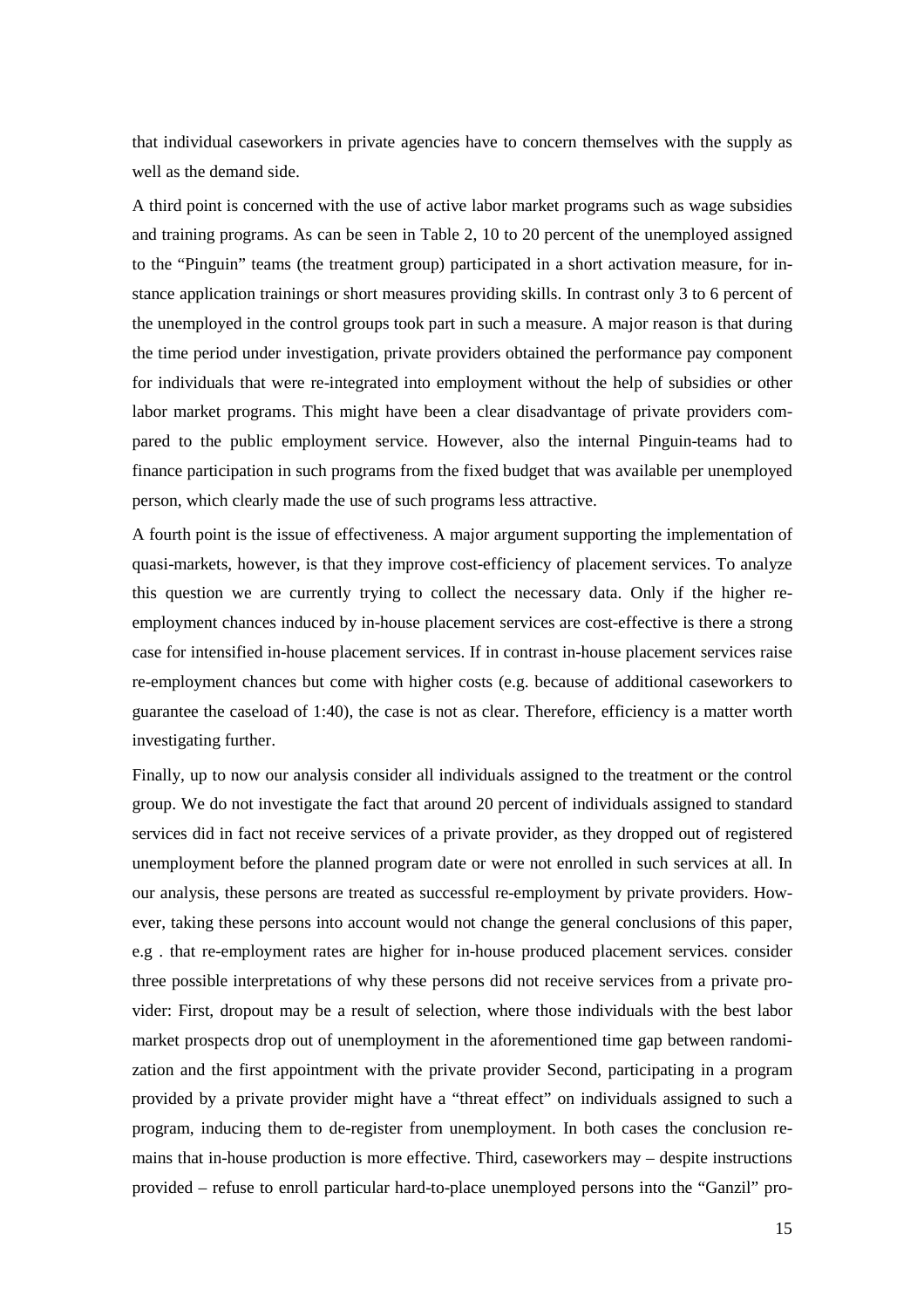gram. This might have lead to a lower performance of private providers, if those not enrolled were unemployed with particularly good employment prospects. As our current data does contain only data on program participation, but not on planned program participation, we are currently gathering additional information on planned program starts (regardless from the fact that the program took place in fact). In a next step we are going to conduct some survival time analysis to gain some deeper understanding of these processes.

## **6 Conclusions**

In this paper, we investigated whether in-house production is more effective than contracting of intensified placement services. We started out with some theoretical considerations about conditions for contracting-out to be an effective and efficient strategy. What is considered most important is the creation of quasi-markets, where several potential providers of placement services are competing with each through contract specifications in a bidding process. In-house production, however, can also have some advantages, especially when high transaction costs are involved.

Analyzing data from a randomized field experiment in two German cities we estimated treatment effects indicating higher re-employment chances and shorter unemployment durations for unemployed subjected to in-house placement services. This relative success of public employment offices is due to several important differences that are only in part inherent aspects of inhouse production and contracting-out. Such differences include different incentive structures, for example the treatment of non-benefit recipients or the usage of active labor market programs to activate and/or train the unemployed. They also entail frictions in the transfer of unemployed from the public employment agencies, where they have to register as unemployed, to the private counterparts. Finally, they comprise transaction specific investments for private providers regarding the collection of information on the unemployment and on vacancies in the local labor market.

Taken together, the results of our analysis and the observed differences regarding the implementation of in-house and contracted-out placement services let us conclude that intensified public placement services can be more effective than private ones. However, their comparative advantage depends in part on several factors restricting the effectiveness of private providers. If those factors were to be eliminated, the relative performance of private placement services might improve. Finally, our experimental design ensures internal validity of the results, in other words, our estimates are not biased by unobserved characteristics of the unemployed or their casework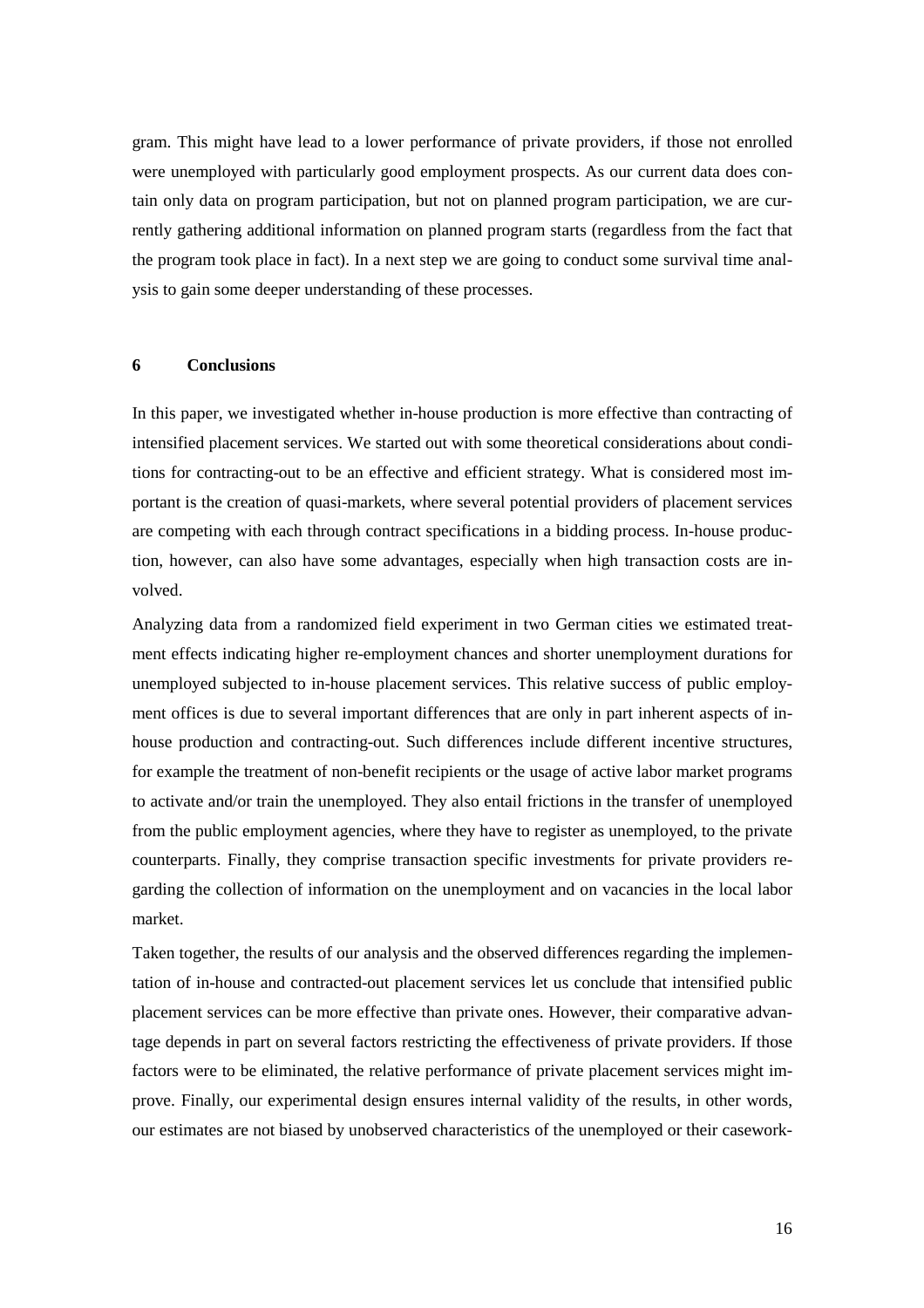ers. However, we cannot claim external validity of our results, as we investigate only two agencies and two associated private providers of placement services.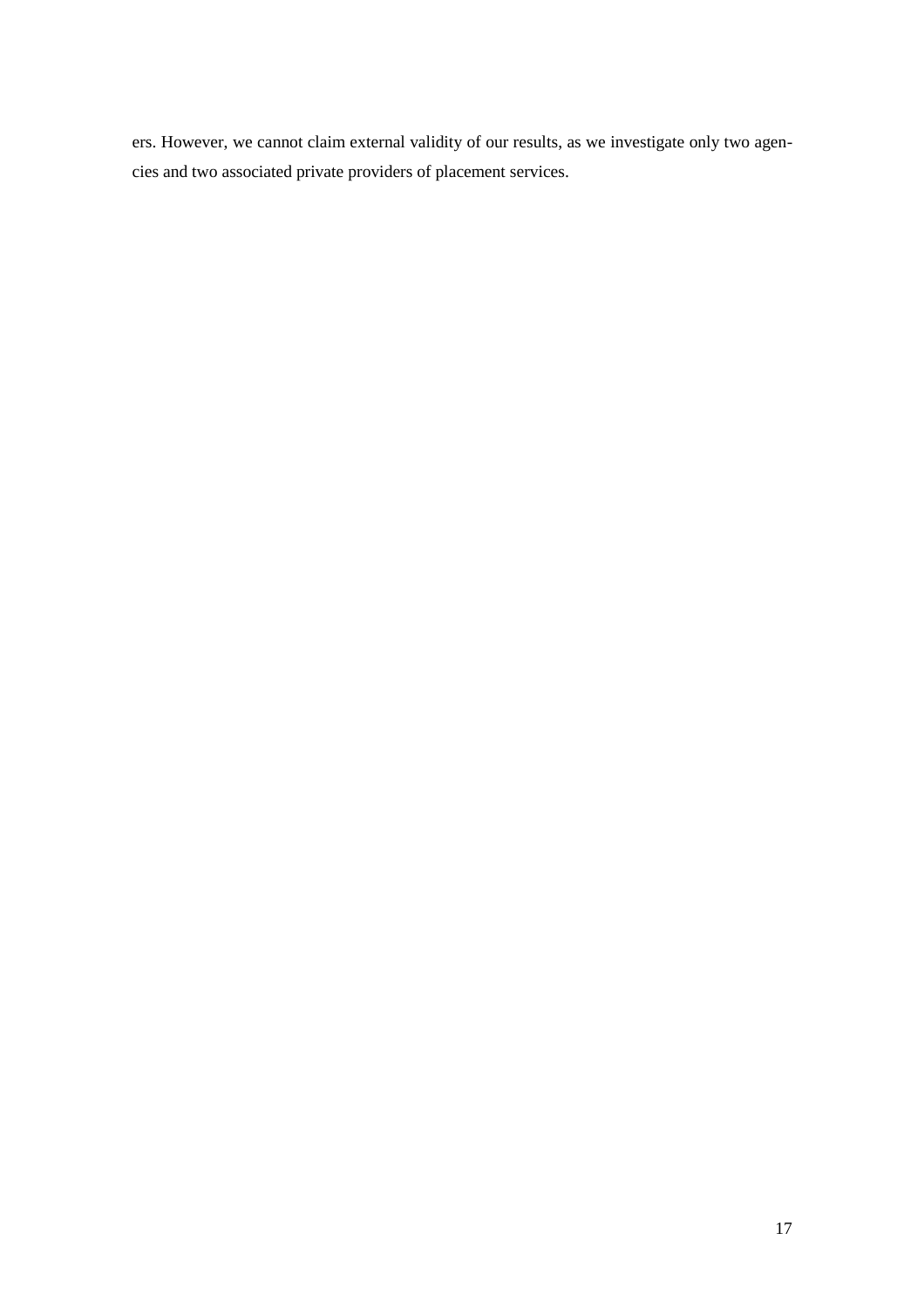#### **References**

- Bartlett, W., Le Grand, J. (1993), The theory of quasi-markets, in: Le Grand, J., Bartlett, W., (eds.) Quasi-markets and social policy. Macmillan Press, Basingstoke, UK, 13-34.
- Bennmarker, H., Grönqvist, E., Öckert, B. (2009), Effects of outsourcing employment services: evidence from a randomized experiment, IFAU Working Paper 2009/23.
- Bernhard, S., Wolff, J. (2008), Contracting out placement services in Germany: Is assignment to private providers effective for needy job-seekers?, IAB Discussion Paper 5/2008.
- Boardman, A. E., Hewitt, E. S. (2004), Problems with contracting out government services: Lessons from orderly services at SCGH, Industrial and Corporate Change 13, 917-29.
- Bruttel, O. (2005a), Contracting-out and Governance Mechanisms in the Public Employment Services, WZB Discussion Paper SP I 05-109.
- Bruttel, O. (2005b), Privatisierung der Bundesagentur für Arbeit Perspektive für Deutschland? Zeitschrift für Sozialreform 51, 164-193.
- Caliendo, M., Hujer, R. (2006), The microeconometric estimation of treatment effects An overview, Allgemeines Statistisches Archiv 90, 197-212.
- Caliendo, M., Kopeinig, S. (2008), Some practical guidance for the implementation of propensity score matching, Journal of Economic Surveys 22, 31-72.
- Dehejia, R. H., Wahba, S. (2002), Propensity score matching methods for nonexperimental causal studies, The Review of Economics and Statistics 84, 151-161.
- Domberger S., Jensen P. (1997), Contracting out by the public sector: theory, evidence, prospects, Oxford Review of Economic Policy 13, 67-78.
- Duflo, E., Glennerster, R., Kremer, M., (2008), Using Randomization in Development Economics Research: A Toolkit, Handbook of Development Economics 4, 3896-3962.
- Finn, D. (2007), Contracting Out Welfare to Work in the USA: Delivery Lessons, University of Portsmouth, Department for Work and Pensions Research Report 466.
- Grout P. A., Stevens M. (2003), The Assessment: Financing and Managing Public Services, Oxford Review of Economic Policy 19, 215-234.
- Hägglund, P. (2009), Experimental Evidence from Intensified Placement Efforts among Unemploymed in Sweden, IFAU Working Paper 2009/16.
- Kaltenborn, B., Wielange, N., Bothmer, A. Henkel, I. A. (2010), Zielsteuerung in der Arbeitsverwaltung – ein europäischer Vergleich, http://www.wipol.de/referenzen/projekte.htm#bmas\_zv .
- Le Grand, J., Bartlett, W. (eds.) (1993), Quasi-markets and social policy. Macmillan Press, Basingstoke, UK.
- OECD (2001), Labour Market Policies and the Public Employment Service, Prague Conference, July 2000.
- Rosenbaum, P. R., Rubin, D. B. (1983), The central role of the propensity score in observational studies for causal effects, Biometrika 70, 41-50.
- SOFI (2010), Evaluation/Implementationsanalyse zum Projekt "Interne ganzheitliche Unterstützung zur Integration im SGB III" (PINGUIN), 1. Zwischenbericht, mimeo.
- Sol, E., Westerveld, M. (eds.) (2005), Contractualism in Employment Services. A New Form of Welfare State Governance, Den Hague: Kluwer Law International.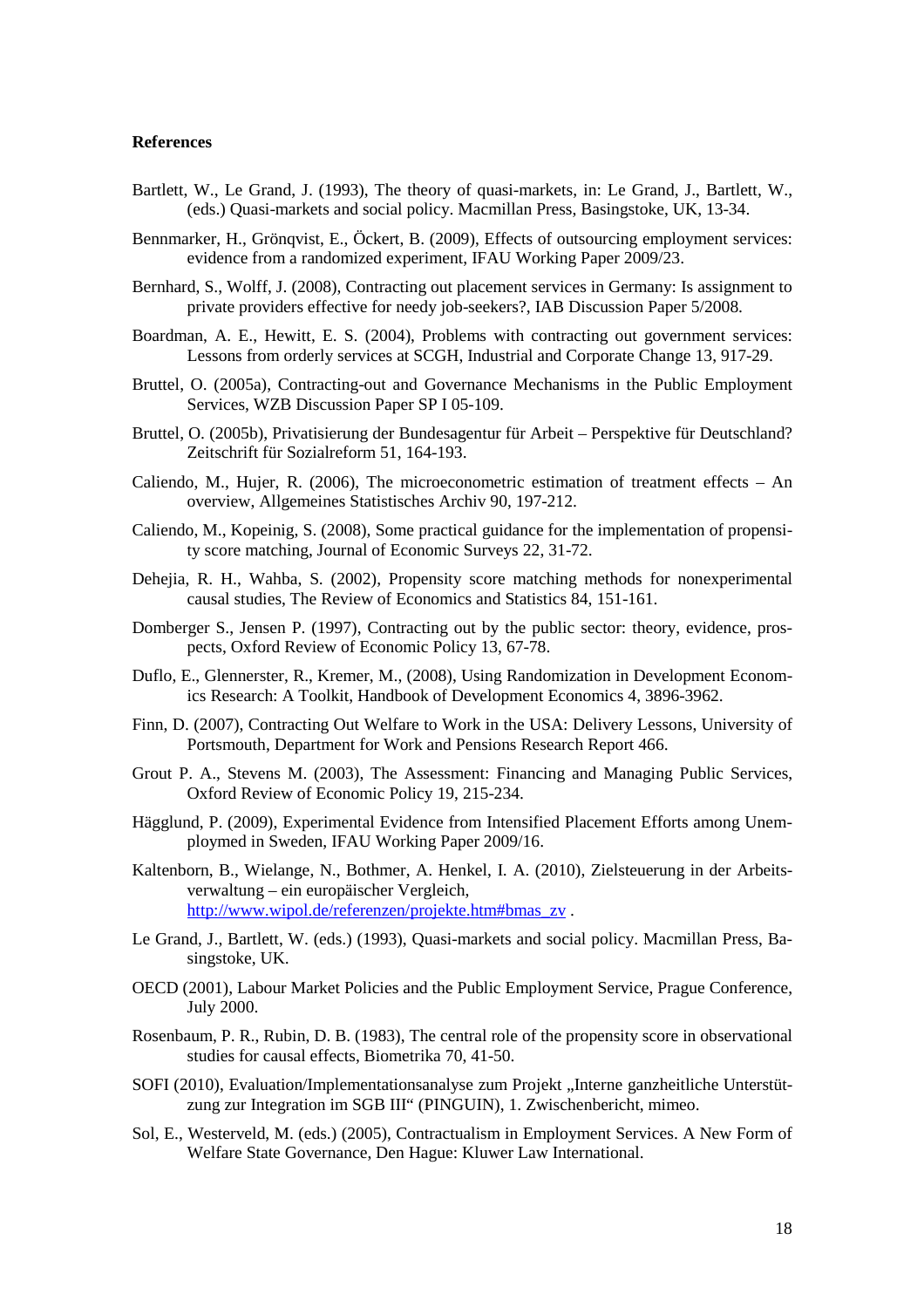- Stephan, G., Rässler, S., Schewe, T. (2006), Das TrEffeR-Projekt der Bundesagentur für Arbeit, Zeitschrift für ArbeitsmarktForschung 39, 447-465.
- Struyven, L., Steurs, G. (2004), Quasi-market Reforms in Employment and Training Services: First Experiences and Evaluation Results, in: Descy, P, Tessaring, M. (eds.), Evaluation of Systems and Programs, Cedefop Reference Series 57.
- Williamson, Oliver E. (1985), The Economic Institutions of Capitalism, New York: Free Press.
- Winterhager, H. (2006a), Private job placement services: A microeconometric evaluation for Germany, ZEW Discussion Paper 06-026.
- Winterhager, H. (2006b), Mikroökonometrische Analyse der direkten Effekte von Beauftragungen mit der gesamten Vermittlung, in: Kruppe, T. (eds.): Private Vermittlung als Unterstützung: Eine Evaluation von Vermittlungsgutscheinen und Beauftragungen Dritter, Beiträge zur Arbeitsmarkt- und Berufsforschung 301, Nürnberg.
- Winterhager, H. (2008), Öffentlich geförderte Beschäftigung von Arbeitslosen, ZEW Wirtschaftsanalysen 84, Baden Baden.
- WZB, infas (2006), Evaluation der Maßnahmen zur Umsetzung der Vorschläge der Hartz-Kommission, Arbeitspaket 1, Wirksamkeit der Instrumente, Modul 1a, Neuausrichtung der Vermittlungsprozesse, Bericht 2006, Berlin/Bonn.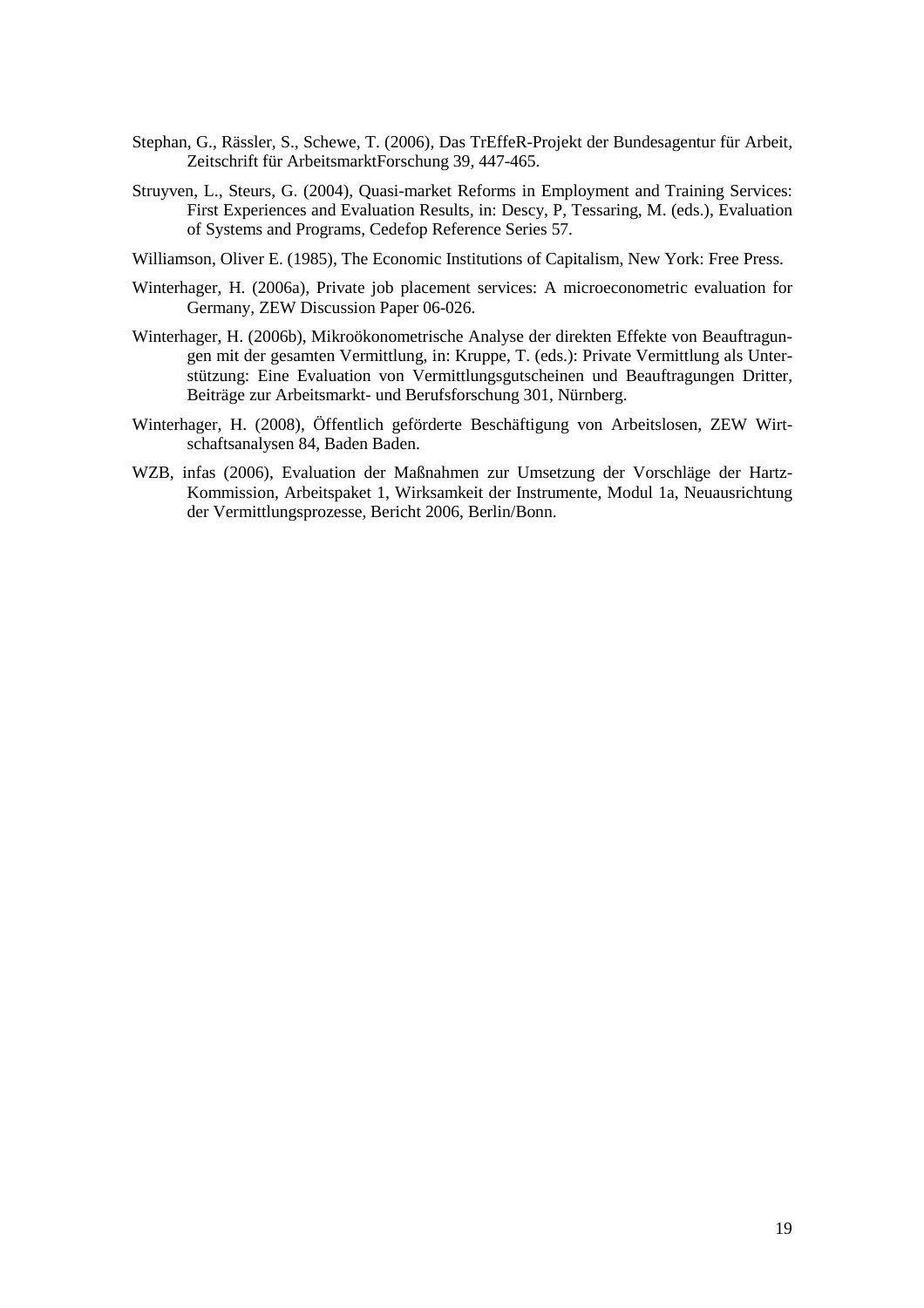## **Tables and Figures**

| Table 1 | Means of characteristics ( $0 = no$ , $1 = yes$ ) for those assigned to contracted-out ser- |
|---------|---------------------------------------------------------------------------------------------|
|         | vices $(C)$ , intensified in-house services $(I)$ as well as difference in means $(D)$      |

|                                              |               | Agency 1 | Agency 2  |              |      |         |
|----------------------------------------------|---------------|----------|-----------|--------------|------|---------|
|                                              | $\mathcal{C}$ | I        | D         | $\mathsf{C}$ | I    | D       |
| Individual characteristics                   |               |          |           |              |      |         |
| No benefit receipt                           | 0.29          | 0.41     | $0.12**$  | 0.11         | 0.12 | 0.01    |
| Women                                        | 0.61          | 0.64     | 0.03      | 0.47         | 0.50 | 0.03    |
| Married                                      | 0.74          | 0.67     | $-0.07$   | 0.72         | 0.69 | $-0.04$ |
| Married women                                | 0.46          | 0.44     | $-0.02$   | 0.37         | 0.35 | $-0.02$ |
| Searching part-time work                     | 0.15          | 0.15     | $-0.01$   | 0.22         | 0.26 | 0.04    |
| Foreign nationality                          | 0.06          | 0.05     | $-0.01$   | 0.23         | 0.26 | 0.03    |
| Age $>40$                                    | 0.15          | 0.19     | 0.04      | 0.15         | 0.17 | 0.02    |
| Age 40-49                                    | 0.12          | 0.13     | 0.01      | 0.14         | 0.19 | 0.05    |
| Age 50-59                                    | 0.44          | 0.45     | 0.01      | 0.45         | 0.36 | $-0.09$ |
| Age 60 and older                             | 0.29          | 0.23     | $-0.06$   | 0.27         | 0.28 | 0.02    |
| No secondary degree                          | 0.03          | 0.07     | $0.05**$  | 0.25         | 0.24 | $-0.01$ |
| Secondary degree (Hauptschule)               | 0.25          | 0.22     | $-0.02$   | 0.49         | 0.46 | $-0.03$ |
| Secondary degree (Realschule)                | 0.50          | 0.54     | 0.04      | 0.11         | 0.17 | 0.06    |
| Secondary degree (Gymnasium)                 | 0.22          | 0.16     | $-0.06$   | 0.15         | 0.13 | $-0.02$ |
| No vocational training                       | 0.13          | 0.14     | 0.02      | 0.57         | 0.54 | $-0.03$ |
| Vocational training                          | 0.69          | 0.78     | $0.08*$   | 0.38         | 0.41 | 0.04    |
| University degree                            | 0.18          | 0.08     | $-0.10**$ | 0.05         | 0.05 | $-0.01$ |
| 24 months before unemployment entry          |               |          |           |              |      |         |
| Unemployment <1 month                        | 0.57          | 0.47     | $-0.10*$  | 0.75         | 0.80 | 0.05    |
| Unemployment 1-12 months                     | 0.27          | 0.36     | $0.09*$   | 0.22         | 0.18 | $-0.04$ |
| Unemployment 13-24 months                    | 0.16          | 0.17     | 0.01      | 0.03         | 0.02 | $-0.01$ |
| Employment <1 month                          | 0.33          | 0.36     | 0.03      | 0.19         | 0.21 | 0.02    |
| Employment 1-12 months                       | 0.15          | 0.22     | $0.06*$   | 0.15         | 0.17 | 0.02    |
| Employment 13-24 months                      | 0.51          | 0.42     | $-0.09*$  | 0.66         | 0.63 | $-0.04$ |
| Participation in program                     | 0.23          | 0.28     | 0.06      | 0.17         | 0.16 | $-0.01$ |
| Period of sickness                           | 0.14          | 0.15     | 0.01      | 0.07         | 0.04 | $-0.04$ |
| Sanction                                     | 0.14          | 0.15     | 0.02      | 0.04         | 0.04 | 0.00    |
| Months of assignment (or unemployment entry) |               |          |           |              |      |         |
| April                                        | 0.06          | 0.02     | $-0.04**$ |              |      |         |
| May                                          | 0.23          | 0.26     | 0.03      |              |      |         |
| June                                         | 0.10          | 0.12     | 0.02      | 0.20         | 0.20 | 0.00    |
| July                                         | 0.10          | 0.11     | 0.01      | 0.17         | 0.17 | 0.00    |
| August                                       | 0.06          | 0.04     | $-0.01$   | 0.14         | 0.11 | $-0.03$ |
| September                                    | 0.09          | 0.06     | $-0.03$   | 0.14         | 0.14 | $-0.01$ |
| October                                      | 0.09          | 0.09     | 0.00      | 0.16         | 0.17 | 0.01    |
| November                                     | 0.18          | 0.19     | 0.01      | 0.13         | 0.12 | $-0.01$ |
| December                                     | 0.08          | 0.10     | 0.02      | 0.06         | 0.09 | 0.04    |
| Number of observations                       | 317           | 329      |           | 218          | 243  |         |
| MSB before matching                          | 10.0          |          |           | 7.1          |      |         |
| MSB after matching                           | 1.6           |          |           | 1.9          |      |         |

\*)  $\alpha$  = 0.05, \*\*)  $\alpha$  = 0.01.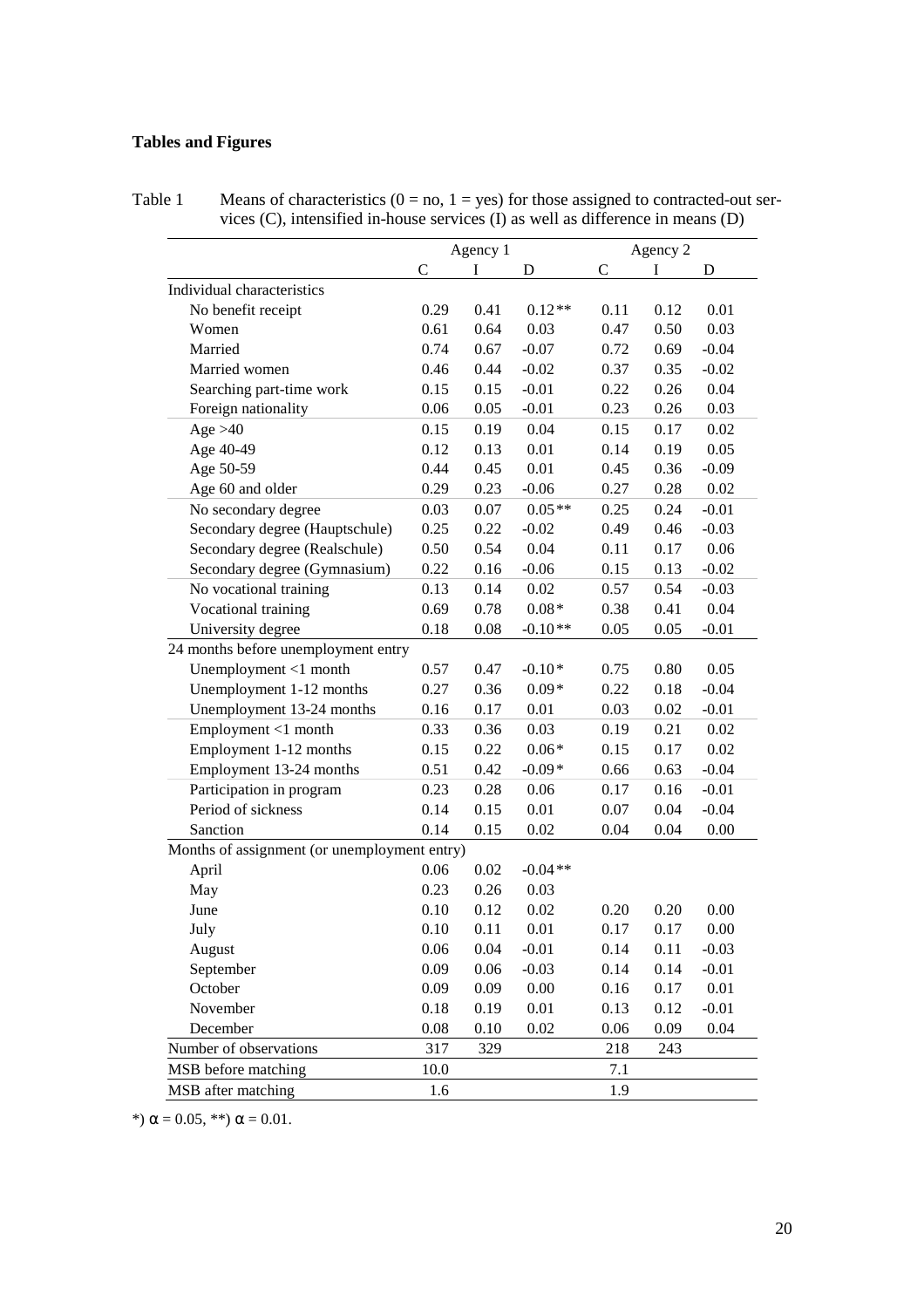Table 2 Participation in active labor market programs (in shares) for those assigned to contracted-out services (C), intensified in-house services (I) as well as difference in means (D)

|                                       | Agency 1 |      |           | Agency 2 |      |           |
|---------------------------------------|----------|------|-----------|----------|------|-----------|
|                                       | C        |      | D         | C        |      | D         |
| Private placement services ("Ganzil") | 0.79     | 0.00 | $-0.79**$ | 0.76     | 0.00 | $-0.76**$ |
| Self employment program               | 0.00     | 0.01 | 0.00      | 0.00     | 0.01 | 0.00      |
| Wage subsidy                          | 0.02     | 0.03 | 0.01      | 0.01     | 0.02 | 0.01      |
| Qualfication program                  | 0.00     | 0.04 | $0.04**$  | 0.00     | 0.02 | $0.02*$   |
| Activation measure                    | 0.03     | 0.16 | $0.14**$  | 0.03     | 0.23 | $0.20**$  |
| Public employment                     | 0.00     | 0.01 | 0.01      | 0.00     | 0.00 | 0.00      |
| Other                                 | 0.00     | 0.00 | 0.00      | 0.00     | 0.00 | 0.00      |
| Number of observations                | 317      | 329  |           | 218      | 243  |           |

\*)  $\alpha = 0.05$ , \*\*)  $\alpha = 0.01$ .

## Table 3 Treatment effects, 180 days after assignment

|                      | Share           |          |                    | Cumulated days     |                |                    |  |
|----------------------|-----------------|----------|--------------------|--------------------|----------------|--------------------|--|
|                      | Unem-<br>ployed |          | Employed Withdrawn | $U$ nem-<br>ployed |                | Employed Withdrawn |  |
| Agency 1             |                 |          |                    |                    |                |                    |  |
| Constant             | $0.78**$        | $0.07**$ | $0.15**$           | $157**$            | $8**$          | $15**$             |  |
| Intensified in-house | $-0.18**$       | $0.07**$ | $0.12**$           | $-23**$            | $7**$          | $16**$             |  |
| <b>Observations</b>  | 646             |          |                    |                    |                |                    |  |
| R <sub>2</sub>       | 0.04            | 0.01     | 0.02               | 0.04               | 0.01           | 0.03               |  |
| Agency 2             |                 |          |                    |                    |                |                    |  |
| Constant             | $0.81**$        | $0.05**$ | $0.15**$           | $157**$            | $7**$          | $17**$             |  |
| Intensified in-house | $-0.17**$       | $0.07**$ | $0.10**$           | $-13**$            | $\overline{4}$ | $8*$               |  |
| <b>Observations</b>  |                 |          | 461                |                    |                |                    |  |
| R <sub>2</sub>       | 0.04            | 0.02     | 0.02               | 0.02               | 0.00           | 0.01               |  |

\*)  $\alpha$  = 0.05, \*\*)  $\alpha$  = 0.01.

Note: OLS estimates; reference persons are those assigned to contracted-out services.

Table 4 Treatment effects after matching, 180 days after assignment

|                      | <b>Share</b>       |          |                    | Cumulated days     |                |           |  |
|----------------------|--------------------|----------|--------------------|--------------------|----------------|-----------|--|
|                      | $U$ nem-<br>ployed |          | Employed Withdrawn | $U$ nem-<br>ployed | Employed       | Withdrawn |  |
| Agency 1             |                    |          |                    |                    |                |           |  |
| Constant             | $0.75**$           | $0.08**$ | $0.18**$           | $153**$            | $10**$         | $18**$    |  |
| Intensified in-house | $-0.15**$          | $0.06*$  | $0.09**$           | $-18**$            | $6*$           | $12**$    |  |
| <b>Observations</b>  | 654                |          |                    |                    |                |           |  |
| R <sub>2</sub>       | 0.03               | 0.01     | 0.01               | 0.03               | 0.01           | 0.02      |  |
| Agency 1             |                    |          |                    |                    |                |           |  |
| Constant             | $0.81**$           | $0.05**$ | $0.15**$           | $158**$            | $6***$         | $17**$    |  |
| Intensified in-house | $-0.15**$          | $0.06*$  | $0.08*$            | $-12*$             | $\overline{4}$ | 6         |  |
| <b>Observations</b>  |                    |          | 476                |                    |                |           |  |
| R <sub>2</sub>       | 0.03               | 0.01     | 0.01               | 0.01               | 0.01           | 0.01      |  |

\*)  $\alpha$  = 0.05, \*\*)  $\alpha$  = 0.01.

Note: OLS estimates after radius matching with a caliper of 0.05; reference persons are those assigned to contracted-out services.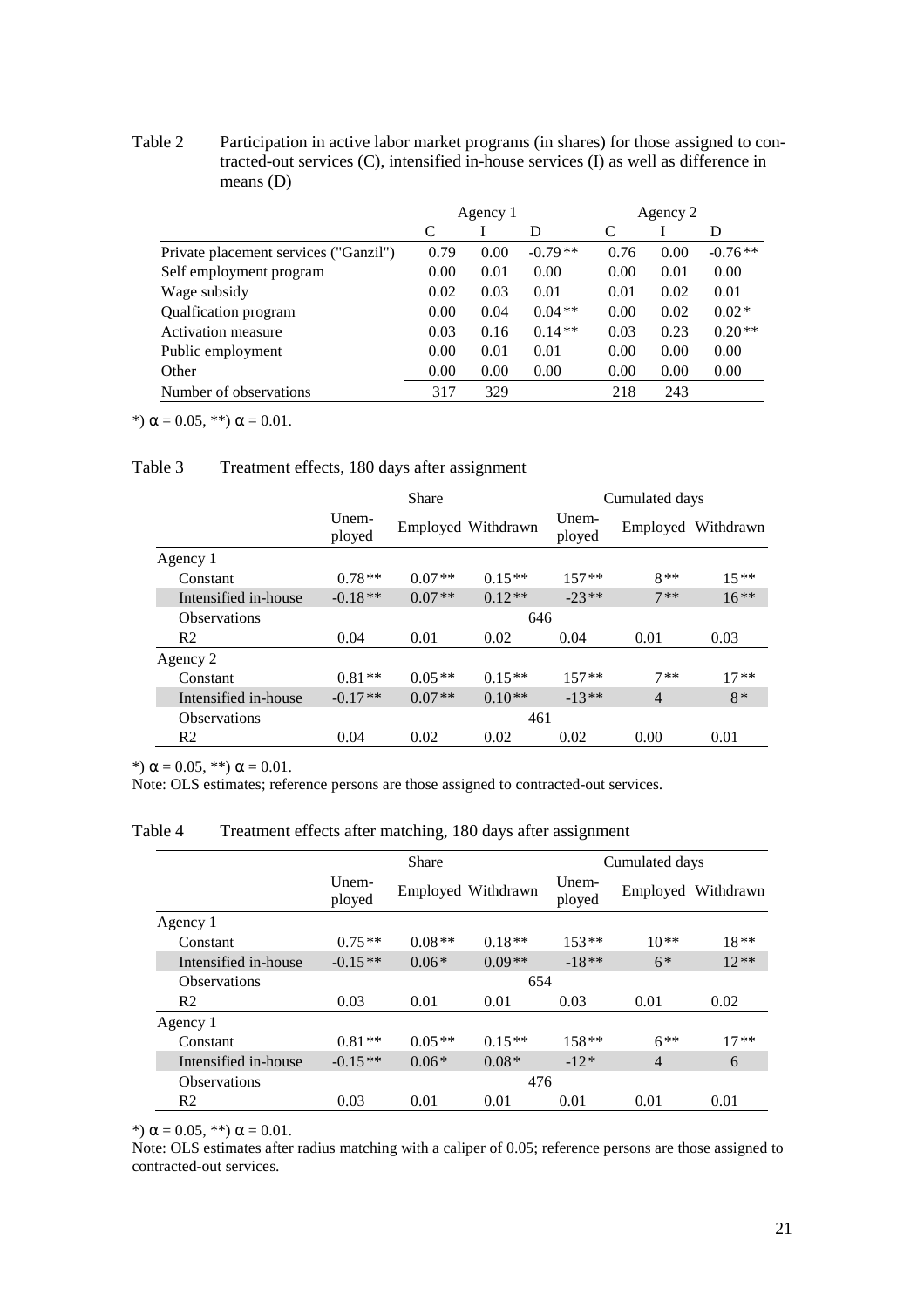|                      | Share           |          |                    | Cumulated days  |                |                    |  |
|----------------------|-----------------|----------|--------------------|-----------------|----------------|--------------------|--|
|                      | Unem-<br>ployed |          | Employed Withdrawn | Unem-<br>ployed |                | Employed Withdrawn |  |
| Agency 1             |                 |          |                    |                 |                |                    |  |
| Constant             | $0.83**$        | $0.07**$ | $0.10**$           | $163**$         | $8**$          | $9**$              |  |
| No benefit receipt   | $-0.16**$       | 0.00     | $0.17**$           | $-20**$         | $\mathfrak{D}$ | $20**$             |  |
| Intensified in-house | $-0.09*$        | 0.05     | 0.05               | $-11*$          | 5              | 6                  |  |
| Interaction term     | $-0.19*$        | 0.05     | $0.13*$            | $-23**$         | 6              | $18*$              |  |
| <b>Observations</b>  |                 | 646      |                    |                 |                |                    |  |
| R <sub>2</sub>       | 0.12            | 0.02     | 0.10               | 0.14            | 0.02           | 0.13               |  |
| Agency 2             |                 |          |                    |                 |                |                    |  |
| Constant             | $0.83**$        | $0.05*$  | $0.12**$           | $160**$         | $8**$          | $13**$             |  |
| No benefit receipt   | $-0.16$         | $-0.01$  | $0.21*$            | $-29**$         | $-4$           | $33**$             |  |
| Intensified in-house | $-0.16**$       | $0.07*$  | $0.10*$            | $-12*$          | 3              | 7                  |  |
| Interaction term     | $-0.04$         | 0.03     | $-0.04$            | -6              | 3              | $\overline{2}$     |  |
| <b>Observations</b>  |                 |          | 461                |                 |                |                    |  |
| R <sub>2</sub>       | 0.05            | 0.02     | 0.04               | 0.06            | 0.01           | 0.07               |  |

## Table 5 Treatment effects by benefit receipt

\*)  $\alpha$  = 0.05, \*\*)  $\alpha$  = 0.01.

Note: OLS estimates; reference persons are those with unemployment benefit receipt assigned to to contracted-out services.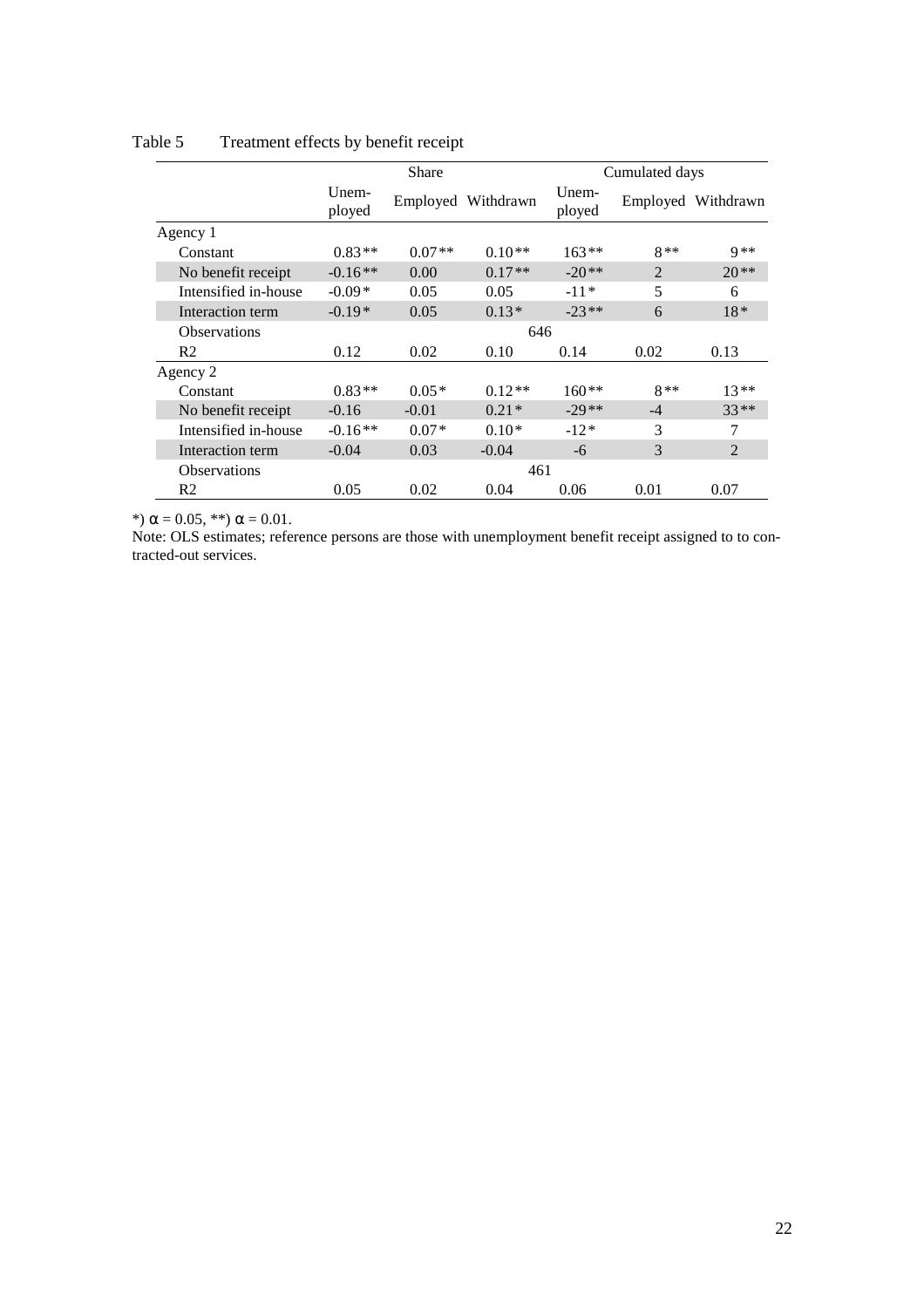

Figure 1 Distribution of propensity scores for assignment into intensified in-house services

Note: Propensity scores are computed from a probit regression of the random assignment result on the variables described in Table 1.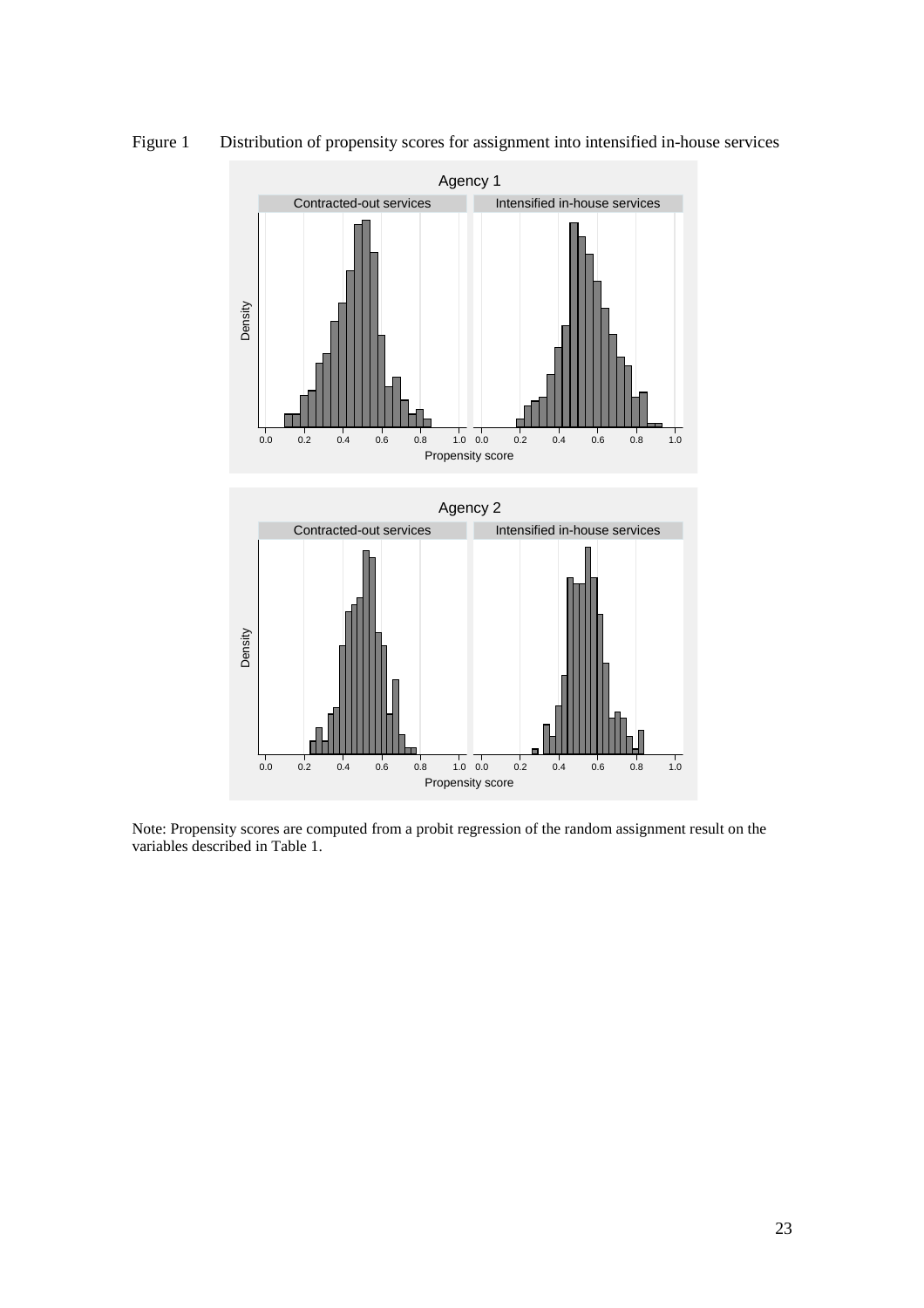